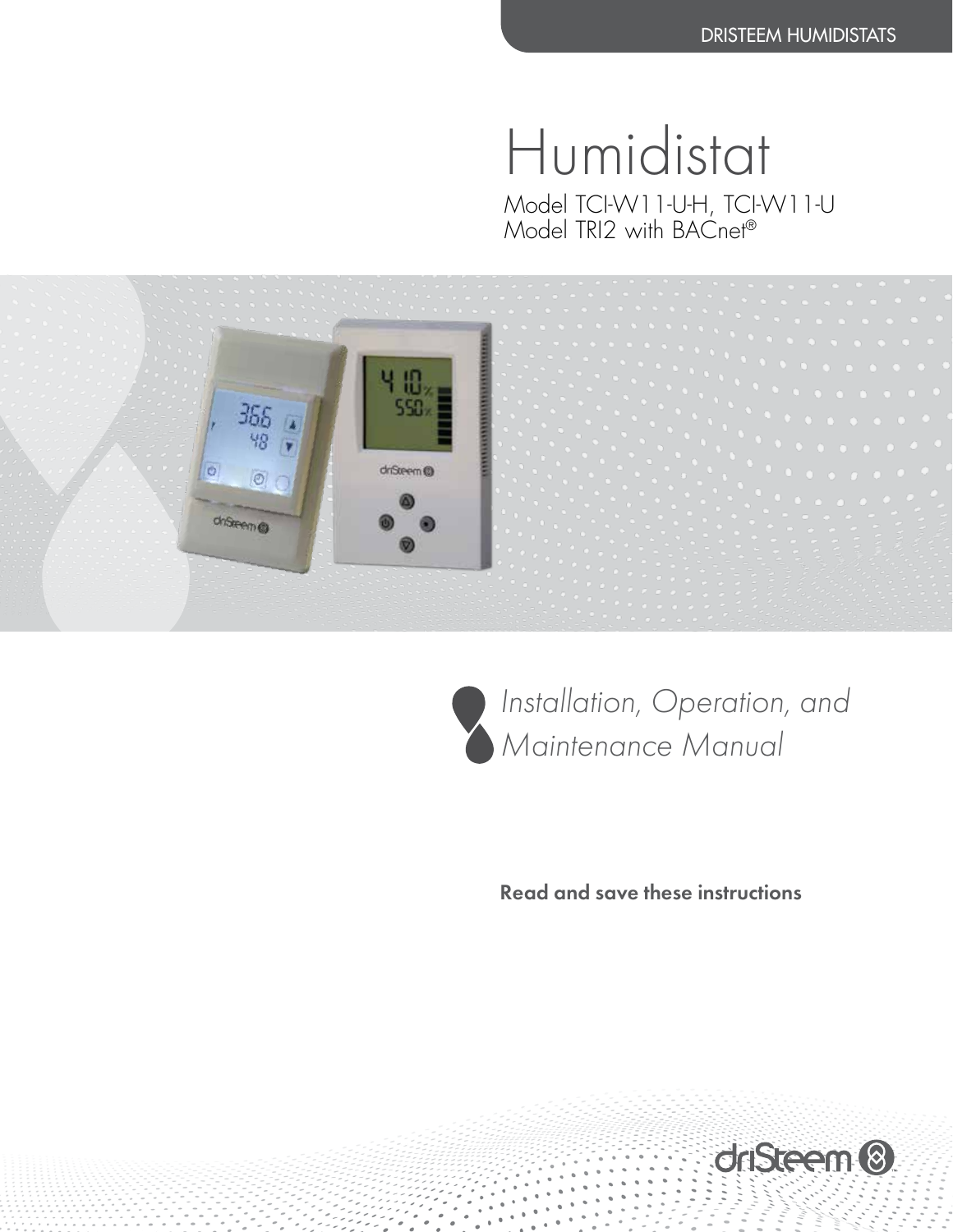## Warnings and cautions

### THESE INSTALLATION INSTRUCTIONS ARE FOR THE HUMIDISTAT ONLY!

For DriSteem humidifier installation, follow DriSteem humidifier installation instructions.

### **A** WARNING

This product must be installed by a qualified heating and air conditioning contractor. Failure to do so can result in serious injury from electrical shock or damage to product, and can void product warranty due to possible product misapplication.

### **A** WARNING

1. Contact with energized electrical circuits can cause serious injury from electrical shock. Disconnect electrical power to the humidifier before starting installation.

### CAUTION

- 1. Do not set humidity higher than recommended or moisture can accumulate, which can cause bacteria and mold growth or dripping water into building spaces. Dripping water can cause property damage; bacteria and mold growth can cause illness.
- 2. Do not set humidity up to recommended levels if there is condensation on the inside of windows. Condensation damage can result.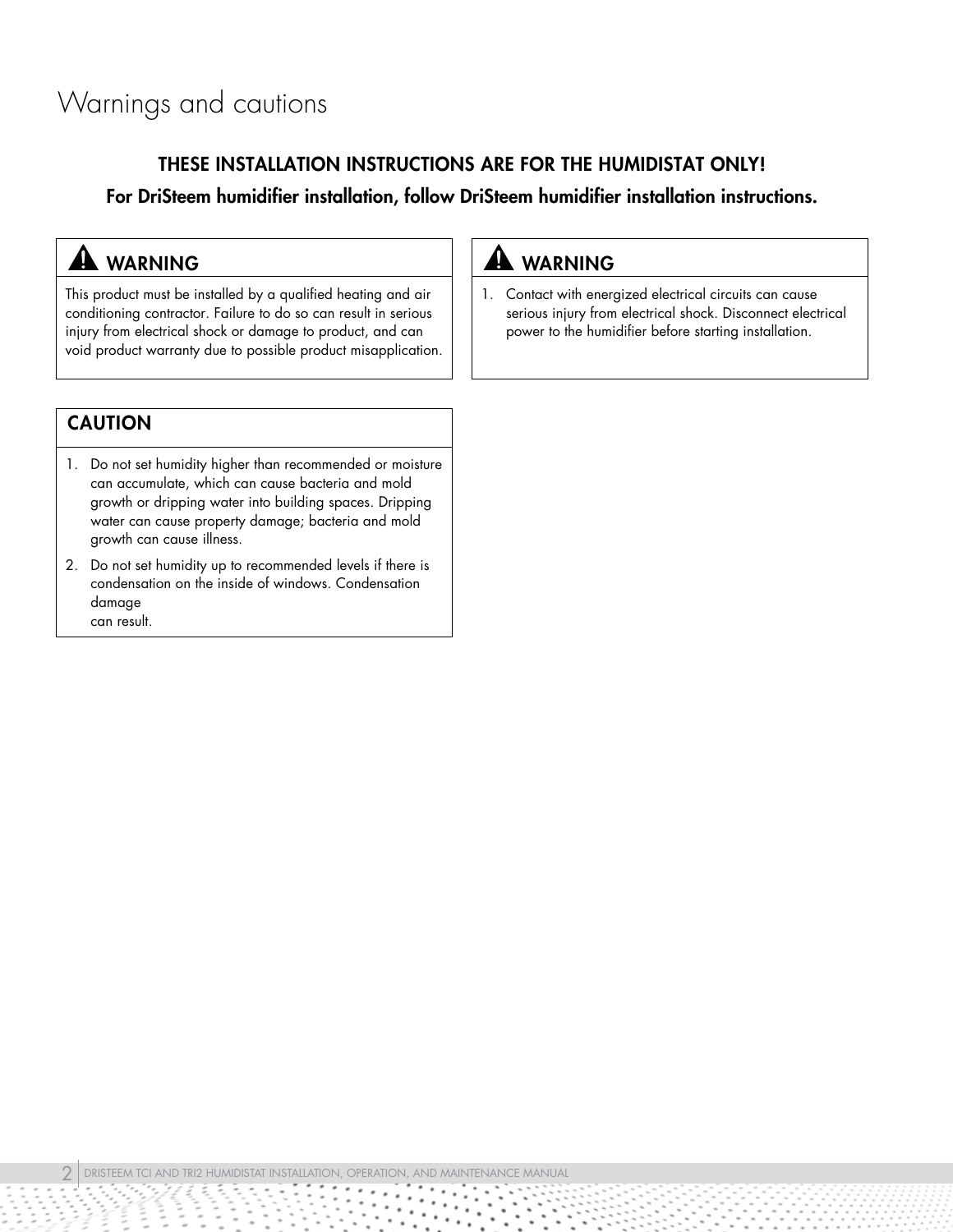## Table of contents

| BACnet® communication with DriSteem humidistats 13 |  |
|----------------------------------------------------|--|
|                                                    |  |
|                                                    |  |
|                                                    |  |
|                                                    |  |
|                                                    |  |
|                                                    |  |
|                                                    |  |

£

Ŧ  $\overline{\phantom{a}}$ 

i,

99

 $\alpha$ 

 $\;$  $\bullet$ 

 $\ddot{\phantom{a}}$ 

 $\ddot{\phantom{a}}$  $\bullet$ 

۰

ŷ Ŧ

 $\mu$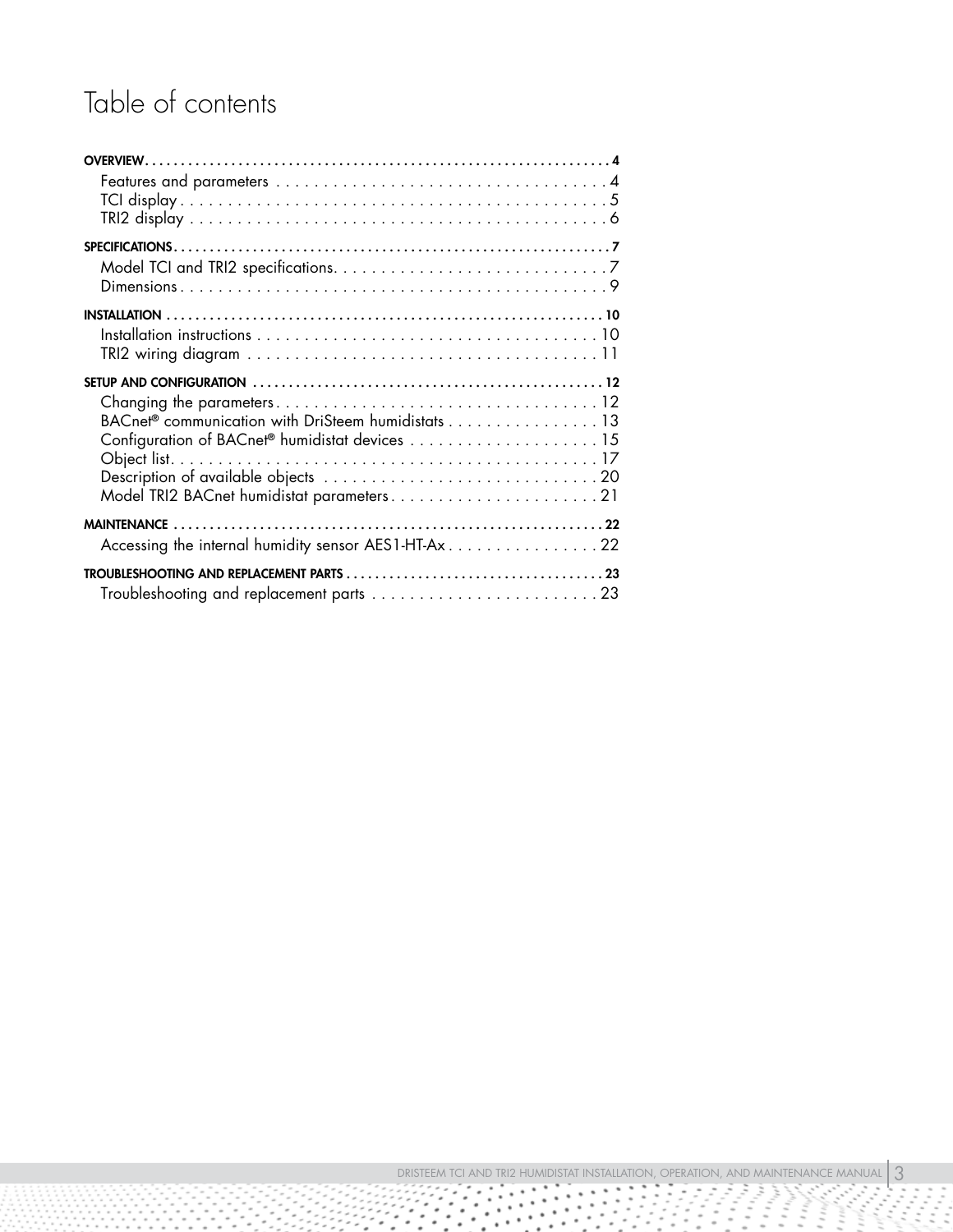### <span id="page-3-0"></span>Features and parameters

### **FEATURES**

- Digital display of humidity and setpoint.
- Mount to wall or standard junction box.
- One universal input for a remote humidity sensor.
- One 0 10VDC or 4 20mA output

NOTE: Actuators: Choose modulating actuators with an input signal type of 0 - 10VDC or 4 - 20mA. Minimum and maximum signal limitations may be set with parameters. 3-point point actuators with constant running time are recommended. The default parameters are for 2 - 10VDC actuators.

• Input voltage of either 24VAC or 24VDC.

### **ROOM MODELS**

- Standard with 3% humidity element
- Replaceable internal humidity element (optional)

### **MODEL TRI2**

- Touchscreen digital display of humidity and setpoint
- BACnet communications

### **PARAMETERS**

The following functions can be changed from the parameters menu.

- Configure universal input for a 0 10VDC, 2 10VDC, 0 20mA, or 4 - 20mA remote humidity sensor, default is 0 - 10VDC
- Configure output for 0 10VDC, 2 10VDC, 0 20mA, or 4 20mA, default is 2 - 10VDC
- Monitor alarms for high and low humidity, default disabled.
- Set min or max humidity display, default 0% and 100%
- Calibrate sensor
- Tune the PI control loop
- Enable security to prevent user from changing parameters.
- Convert between Fahrenheit or Celsius display.
- Change BACnet communication settings (Model TRI2).

### WARNING!

This device is intended to be used for comfort applications. Where a device failure endangers human life and/or property, it is the responsibility of the owner, designer and installer to add additional safety devices to prevent or detect a system failure caused by such a device failure. The manufacturer of this device cannot be held liable for any damage caused by such a failure.

### WARNING!

Live electrical components

During installation, testing, servicing and troubleshooting of DriSteem products, it may be necessary to work with live electrical components. Have a qualified licensed electrician or other individual who has been properly trained in handling live electrical components perform these tasks. Failure to follow all electrical safety precautions when exposed to live electrical components could result in death or serious injury.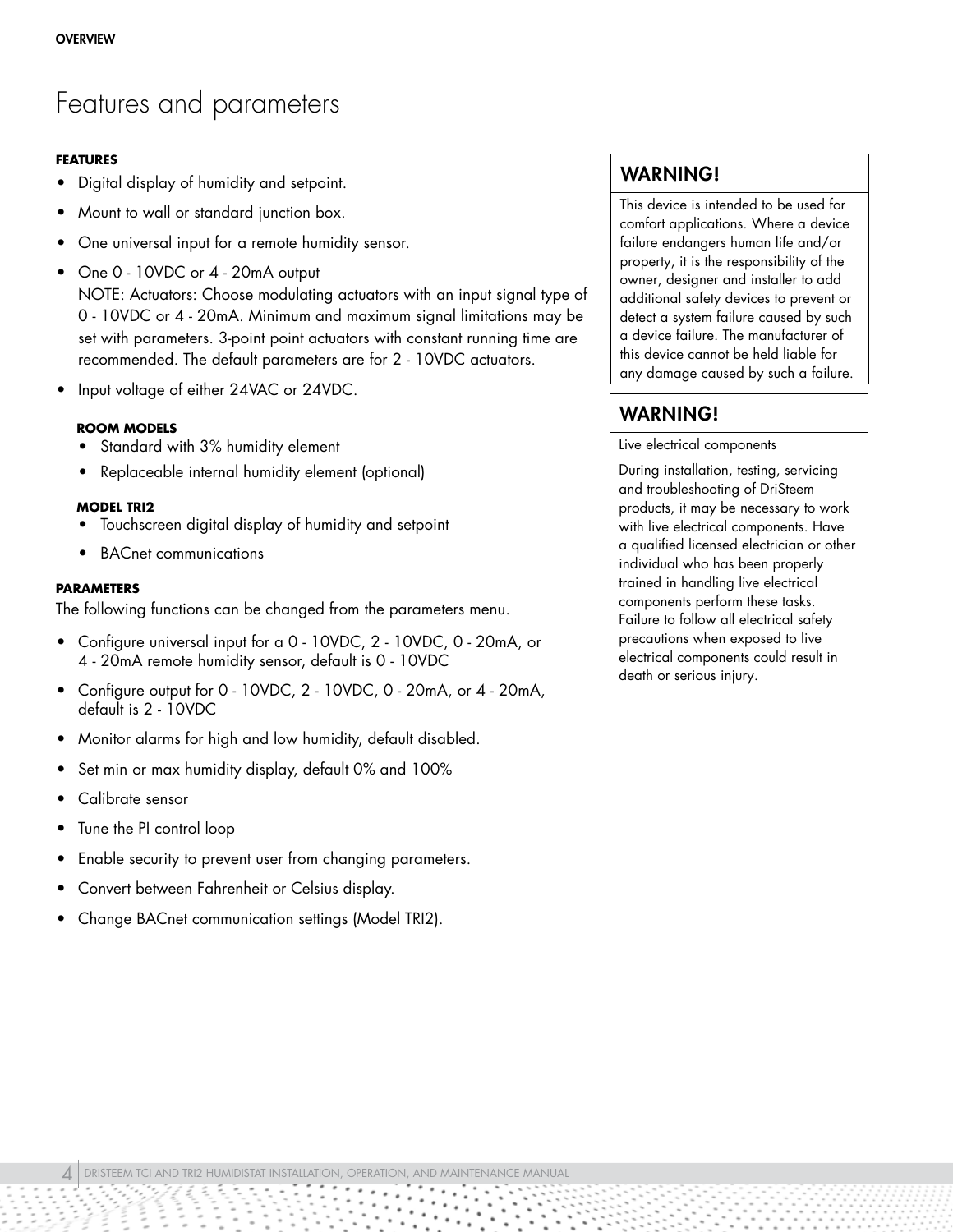## <span id="page-4-0"></span>TCI display

#### **FIGURE 5-1: USING THE DRISTEEM MODEL TCI HUMIDISTAT DISPLAY**



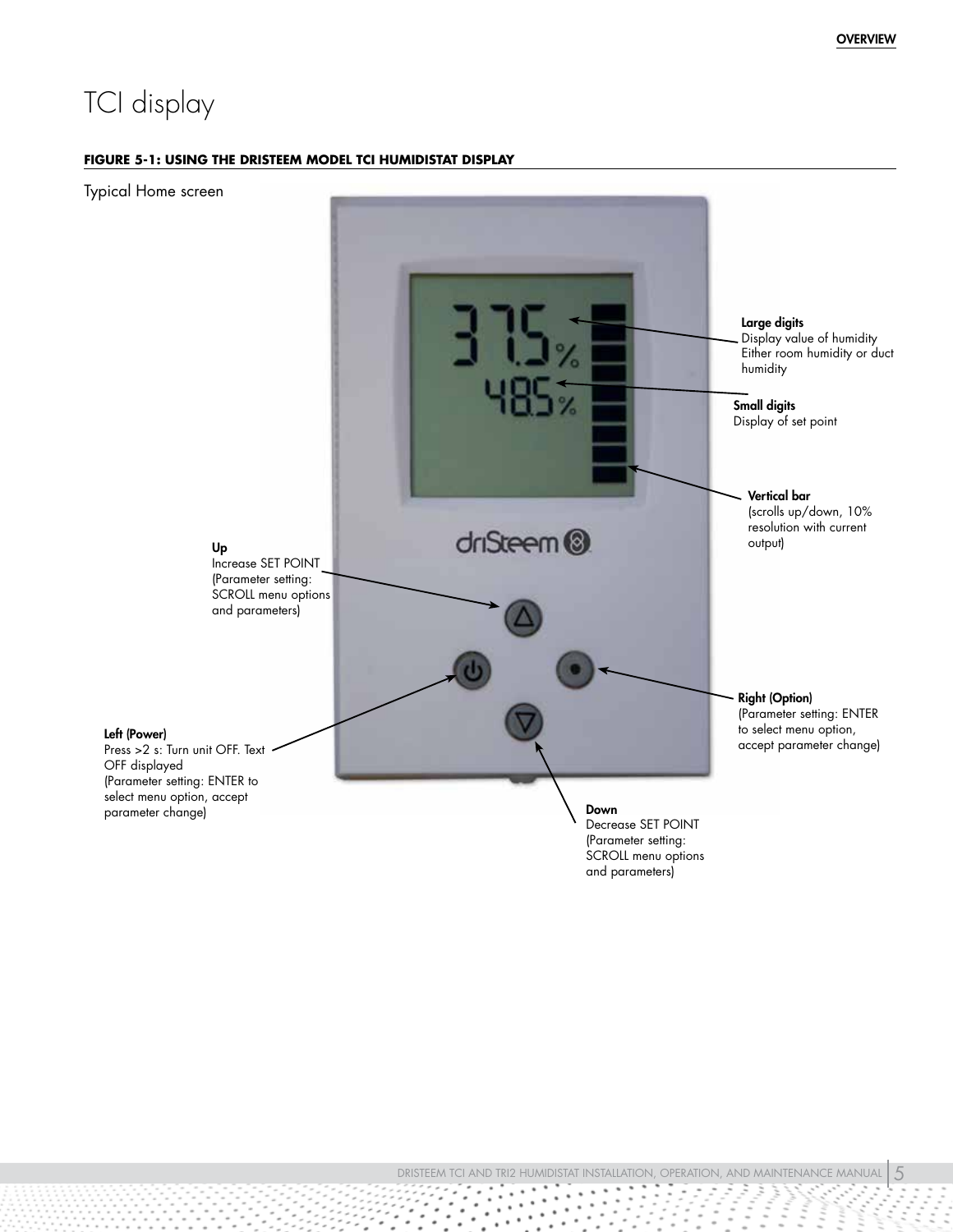## <span id="page-5-0"></span>TRI2 display

#### **FIGURE 6-1: USING THE MODEL TRI2 BACNET DRISTEEM HUMIDISTAT DISPLAY**



 $\bullet$ 

ţ  $\frac{1}{2}$  $\frac{1}{2}$ 

 $\ddot{\phantom{a}}$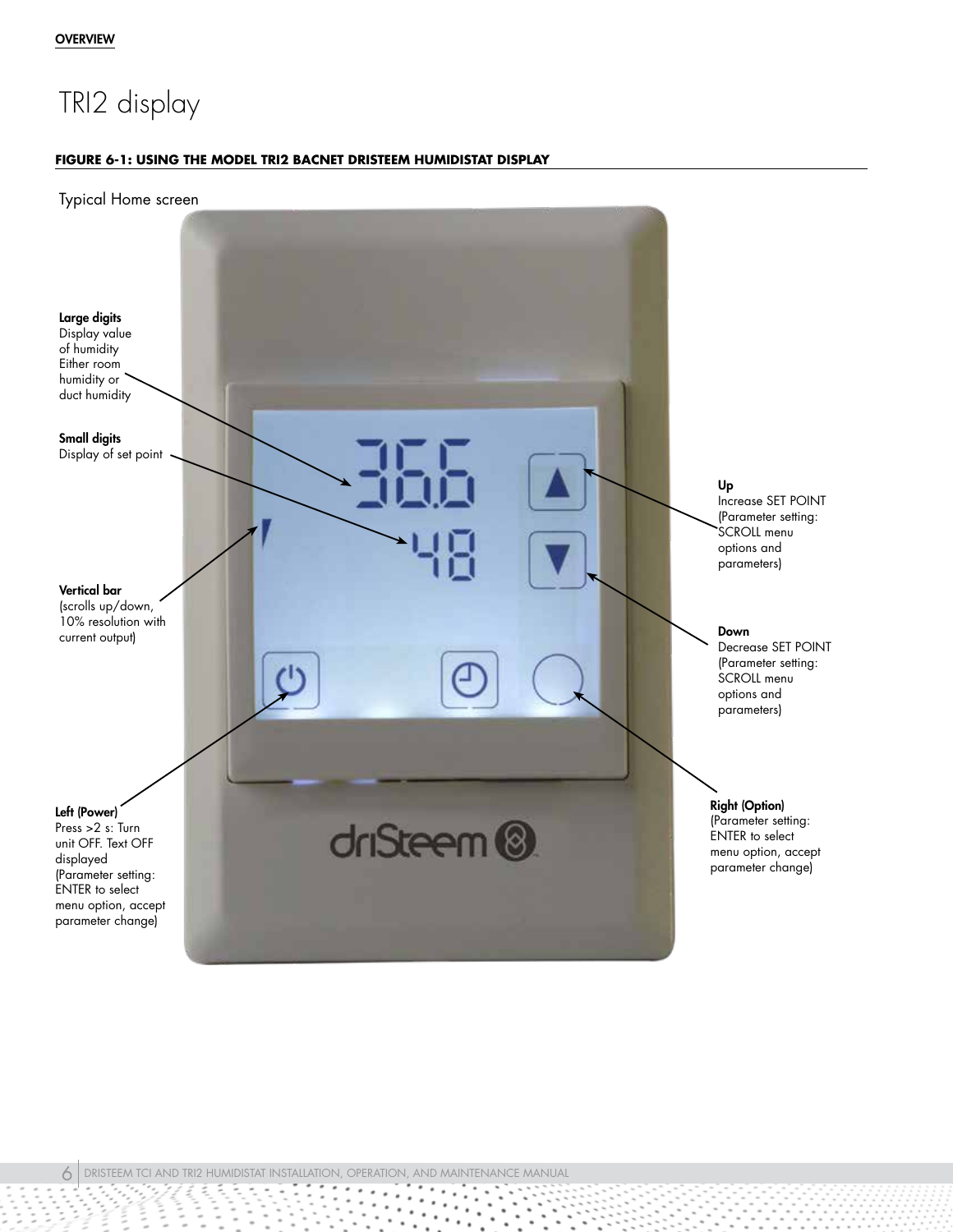# <span id="page-6-0"></span>Model TCI and TRI2 specifications

| Table $7-1$ :         | Model TCI and TRI2 specifications                                     |                                                                                                                    |                                                 |
|-----------------------|-----------------------------------------------------------------------|--------------------------------------------------------------------------------------------------------------------|-------------------------------------------------|
|                       |                                                                       | <b>Model TCI</b>                                                                                                   | <b>Model TRI2</b>                               |
| Power Supply          | Power requirements                                                    | 24 AC/DC ±10%, 50/60 Hz, Class<br>2, 2.0A, 48 VA max.                                                              | SELV to HD 384                                  |
|                       | Power consumption                                                     | Maximum 3 VA                                                                                                       | Maximum 5 VA                                    |
|                       | Electrical connection                                                 | Terminal connectors<br>0.34 - 2.5 mm <sup>2</sup> wire (AWG 22 - 13) 0.34 - 1.3 mm <sup>2</sup> wire (AWG 22 - 16) | Terminal connectors                             |
|                       | Universal input                                                       |                                                                                                                    | Setting for voltage or current                  |
|                       | Input signal                                                          |                                                                                                                    | 0 - 10 V or 0 - 20 mA                           |
|                       | Resolution                                                            |                                                                                                                    | 9.76 mV or 0.019 mA (10 bit)                    |
|                       | Impedance                                                             |                                                                                                                    | Voltage: 98kΩ, Current: 240Ω                    |
|                       | Humidity sensor AEs3-HT-Ax                                            |                                                                                                                    | Capacity sensor                                 |
| Signal Inputs         | Range                                                                 |                                                                                                                    | 0 - 90% rH                                      |
|                       | Measuring accuracy                                                    | ±3%                                                                                                                |                                                 |
|                       | Hysteresis                                                            | ±1%                                                                                                                |                                                 |
|                       | Repeatability                                                         |                                                                                                                    | ±0.1%                                           |
|                       | Stability                                                             |                                                                                                                    | $<$ 0.5% / year                                 |
|                       | Analog output                                                         |                                                                                                                    |                                                 |
|                       | Output signal                                                         | DC 0 to 10V/0 to 20mA                                                                                              |                                                 |
| <b>Signal Outputs</b> | Resolution                                                            |                                                                                                                    | 9.76 mV / 0.019 mA                              |
|                       | Maximum load                                                          | Voltage: 5kΩ, Current: 250Ω                                                                                        | $\geq$ 1 k $\Omega$                             |
|                       | Insulation strength between relays contacts<br>and system electronics | 2000 VAC to EN60730-1                                                                                              | 1500 VAC to EN60730-1<br>1000 VAC to EN60730-1  |
|                       | Operation                                                             | To IEC 721-3-3                                                                                                     |                                                 |
|                       | Climatic conditions                                                   |                                                                                                                    | class 3K5                                       |
|                       | Temperature                                                           | 0 to 50°C (32 to 122°F)                                                                                            |                                                 |
|                       | Humidity                                                              | < 95% RH non-condensing                                                                                            | <85% RH non-condensing                          |
| Environment           | Transport & storage                                                   | To IEC 721-3-2 and IEC 721-3-1                                                                                     |                                                 |
|                       | Climatic conditions                                                   |                                                                                                                    | class 3K5 and class 1K3                         |
|                       | Temperature                                                           |                                                                                                                    | -25 to $70^{\circ}$ C (-13 to 158 $^{\circ}$ F) |
|                       | Mechanical conditions                                                 |                                                                                                                    | class 2M2                                       |
|                       |                                                                       |                                                                                                                    | Continued on next page                          |

٠

٠

٠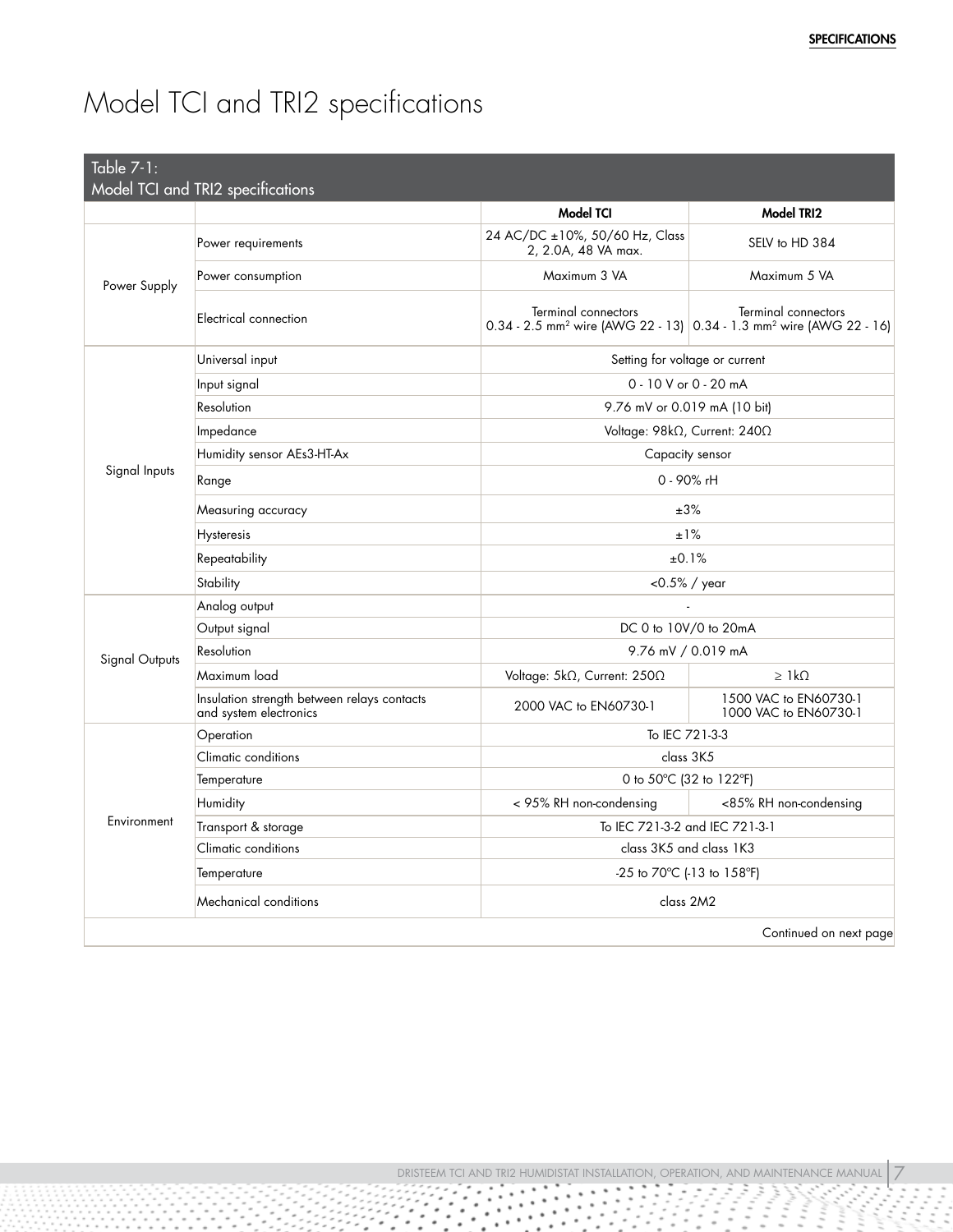# Model TCI and TRI2 specifications (continued)

| Table 8-1:    | Model TCI and TRI2 specifications (continued)                       |                                                                                                                                              |                                                                                                |
|---------------|---------------------------------------------------------------------|----------------------------------------------------------------------------------------------------------------------------------------------|------------------------------------------------------------------------------------------------|
|               |                                                                     | <b>Model TCI</b>                                                                                                                             | Model TRI2                                                                                     |
|               | C€<br>conformity, EMC standard, low voltage<br>directive            | 2014/30/EU<br>2014/35/EU                                                                                                                     |                                                                                                |
|               | Automatic electrical controls for household<br>and similar use      | EN 60730-1                                                                                                                                   |                                                                                                |
| Standards     | Special requirement on temperature<br>dependent controls            | EN 60730-2-9                                                                                                                                 |                                                                                                |
|               | Electromagnetic compatibility for industrial<br>and domestic sector |                                                                                                                                              | Emissions: EN 60 730-1<br>Immunity: EN 60 730-1                                                |
|               | Degree of protection                                                |                                                                                                                                              | IP30 to EN 60529                                                                               |
|               | Pollution class                                                     |                                                                                                                                              | II (EN 60730-1)                                                                                |
|               | Safety class                                                        | III (IEC60536)                                                                                                                               | II (IEC60536)                                                                                  |
|               | Overvoltage category                                                | I (EN60730-1)                                                                                                                                | II (EN60536)                                                                                   |
|               | Material: Cover, back part, mounting plate                          | Fire proof ABS plastic (UL94 class V-0) Galvanized steel                                                                                     |                                                                                                |
| General       | Dimensions (H x W x D)                                              | Front part: 15 X 113 X 72 mm (0.6 X<br>$4.5 \times 2.8$ in)<br>Power case: 58 x 32 mm (2.3" x 1.3")                                          | Front part: 14 X 113 X 72 mm (0.6 X 4.5)<br>$X$ 2.8in)<br>Power case: 50 x 50 mm (2.0" x 2.0") |
|               | RoHS compliant according to                                         | 2011/65/EU                                                                                                                                   |                                                                                                |
|               | Weight (including package)                                          | 253 g (8.9 oz)                                                                                                                               | 184 g (6.5 oz)                                                                                 |
|               | Hardware interface                                                  |                                                                                                                                              | RS485 in accordance with EIA/TIA 485                                                           |
|               | Max nodes per network                                               |                                                                                                                                              | 128                                                                                            |
|               | Max nodes per segment                                               |                                                                                                                                              | 64                                                                                             |
|               | Conductors                                                          | ٠                                                                                                                                            | Shield twisted pair (STP) cable                                                                |
|               | Impedance                                                           |                                                                                                                                              | 100 - 130 ohm                                                                                  |
|               | Nominal capacitance                                                 |                                                                                                                                              | 100 pF/m 16 pF/ft. or lower                                                                    |
| Network       | Galvanic isolation                                                  |                                                                                                                                              | The communication circuitry is isolated                                                        |
|               | Line termination                                                    | A line termination resistance (120 ohm)<br>shall be connected between the terminals<br>(+) and (-) of the furthermost node of the<br>network |                                                                                                |
|               | Network topology                                                    |                                                                                                                                              | Daisy chain according EIA/TIA 485<br>specifications                                            |
|               | Recommended maximum length per chain                                |                                                                                                                                              | 1200 m (4000 ft).                                                                              |
|               | Communication standard                                              |                                                                                                                                              | BACnet MS/TP over RS485 BTL<br>tested and listed B-ASC                                         |
| <b>BACnet</b> | Communication speed                                                 |                                                                                                                                              | 9600, 19200, 38400, 57600, 76900,<br>115200                                                    |

٠  $\ddot{\phantom{1}}$ 

 $\frac{1}{2}$ 

Ì,  $\frac{1}{2}$ 

 $\ddot{\phantom{a}}$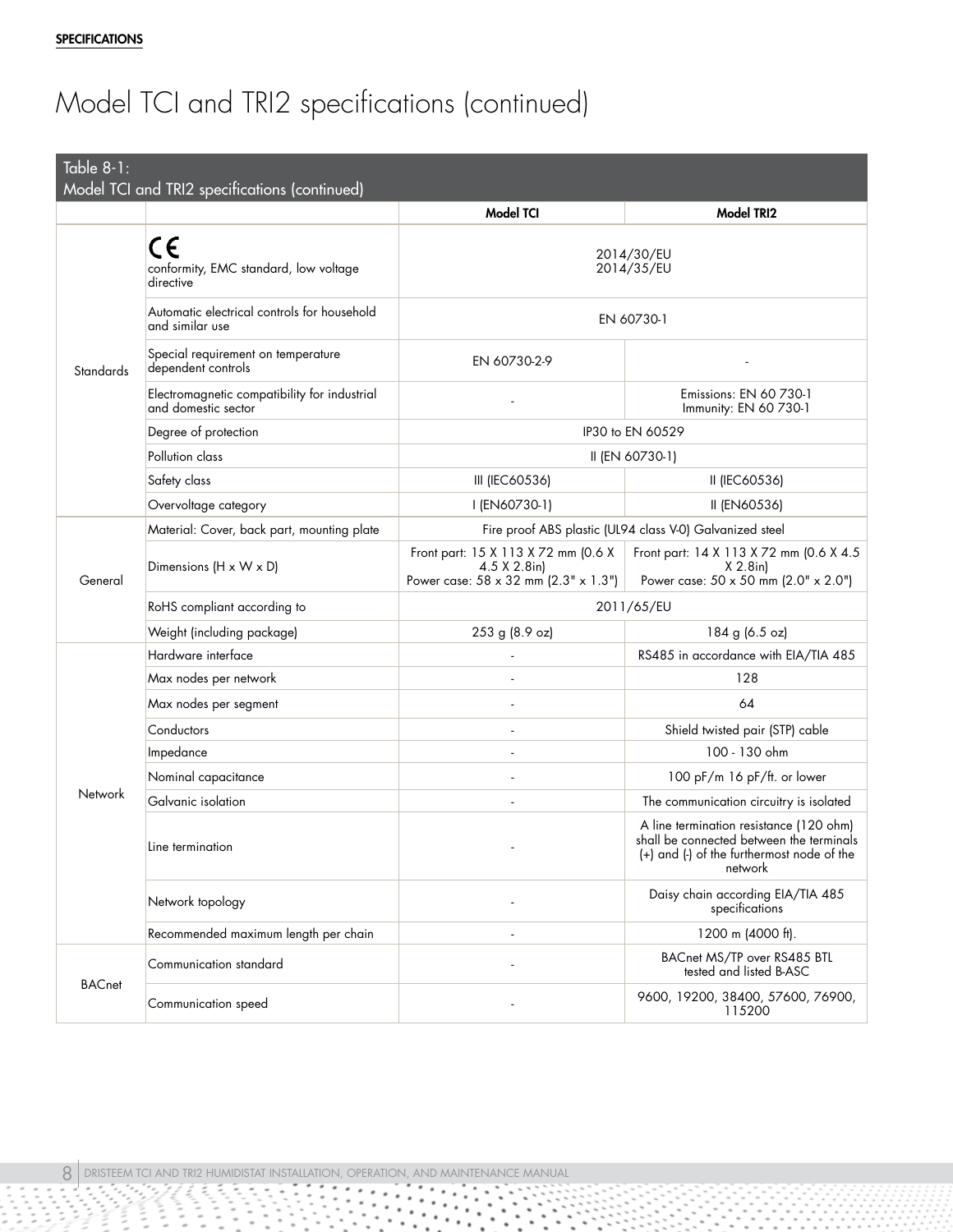### <span id="page-8-0"></span>Dimensions

#### **FIGURE 9-1: TCI HUMIDISTAT DIMENSIONS**



#### **FIGURE 9-2: TRI2 HUMIDISTAT DIMENSIONS**

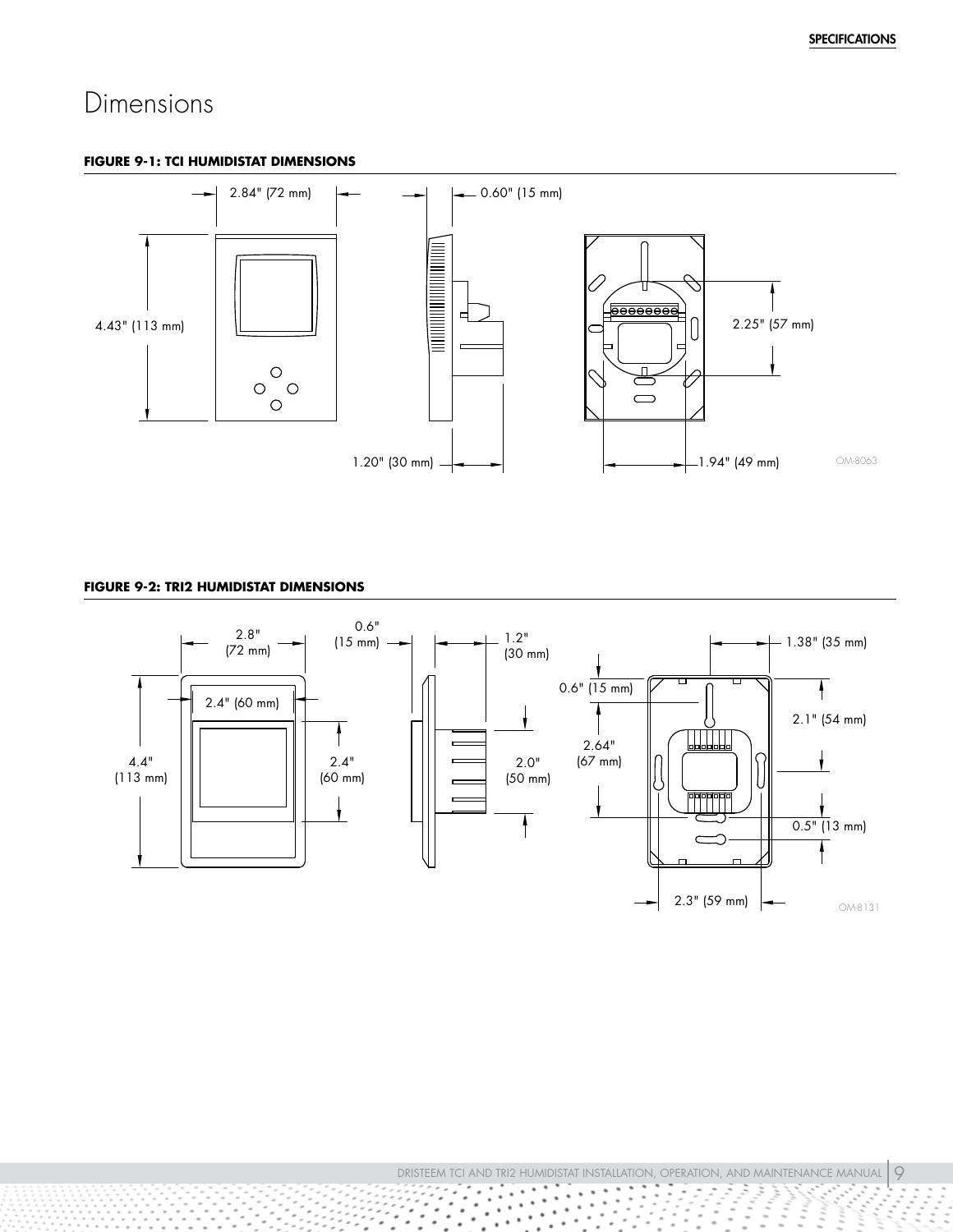## <span id="page-9-1"></span><span id="page-9-0"></span>Installation instructions

### **INSTALLATION**

- Install the controller on an easily accessible interior wall, approximately 1.5 m above the floor in an area of average temperature.
- Avoid direct sunlight or other heat sources (e.g. above radiators and heat emitting equipment).
- Avoid locations behind doors, outside walls,and below or above air discharge grills and diffusers.
- Location of mounting is less critical if external sensors are used.
- Ensure adequate air circulation to dissipate heat generated during operation.
- Observe local regulations.
- Do not mount in a wet or condensation prone environment.

### **INSTALLATION INSTRUCTIONS**

- 1. Connect the wires to be connected to the terminals of the power case according to wiring diagram.
- 2. Install the mounting plate to the flush mounting box. Notes:
- Make sure the nipple with the front holding screw is facing to the ground (TCI models only).
- Make sure the mounting screw heads do not stand out more than 0.2" (5 mm) off the surface of the mounting plate.
- 3. Ensure the jumpers are set correctly (TCI models only).
- 4. Slide the two latches located on the top of the front part into the hooks at the upper side of the mounting plate.
- 5. Carefully lower the front part until the interconnector reaches the mounting-plate. Continue pressing in a gentle way until the front part is fully connected. While inserting the connectors, a slight resistance can be felt. This is normal. Do not use excessive force.
- 6. With a Phillips-type screw driver of size #2, carefully tighten the front holding screw to secure the front part to the mounting plate. This screw is located on the front lower side of the unit. There is no need to tighten the screw too much (TCI models only).

### **JUMPER CONFIGURATION (TCI MODELS ONLY)**

Jumpers are mounted vertically only.

- 1. A0 Selection of output signal type
	- Left position: voltage output (0 10 V) factory default.
	- Right position: current output (0 20 mA)
- 2. UI Selection of input signal type
	- Left position: voltage input (0 10 V) factory default.
	- Middle position: current input (0 20 mA)
	- Right position: RT or dry-contact input

### **FIGURE 10-1: CONNECTION (TCI MODELS ONLY)**



### Table 10-1:

|    | <b>TCI Terminal connections</b> |                              |                     |  |  |
|----|---------------------------------|------------------------------|---------------------|--|--|
|    |                                 | <b>TCI-W11-U-H</b><br>(Room) | TCI-W11-U<br>(Duct) |  |  |
| G0 | Ground                          |                              |                     |  |  |
| G  | 24VAC/21VDC                     | 2                            |                     |  |  |
| Y1 | Control output                  | Α                            |                     |  |  |
| X1 | Duct sensor Input               |                              |                     |  |  |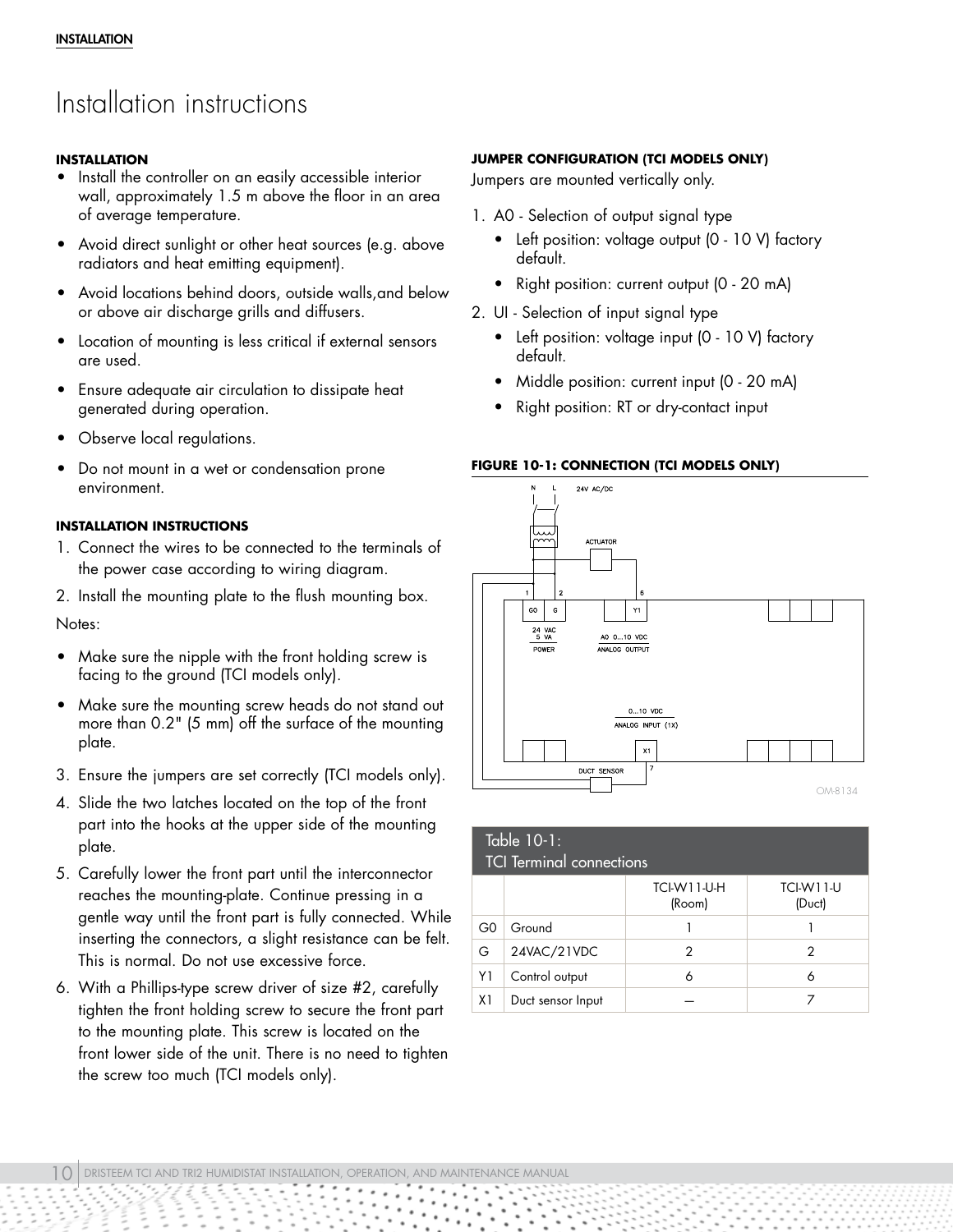## <span id="page-10-0"></span>TRI2 wiring diagram

#### **FIGURE 11-1: TRI2 WIRING DIAGRAM**



| Table 11-1:<br><b>TRI Terminal connections</b> |                   |                            |                            |
|------------------------------------------------|-------------------|----------------------------|----------------------------|
|                                                |                   | TRI <sub>2</sub><br>(Room) | TRI <sub>2</sub><br>(Duct) |
|                                                | GND Ground        |                            |                            |
|                                                | $V+$ 24VAC/21VDC  | 2                          | 2                          |
| AO1                                            | Control output    | 3                          | 3                          |
| UI6                                            | Duct sensor input |                            | 10                         |
| $\ddot{}$                                      | BACnet +          | 5                          | 5                          |
|                                                | <b>BACnet-</b>    | 6                          | 6                          |

DRISTEEM TCI AND TRI2 HUMIDISTAT INSTALLATION, OPERATION, AND MAINTENANCE MANUAL  $\,$  1 à.  $\alpha$ 

i,  $\bullet$ 

 $\bullet$  $\epsilon^{-1}$ 

 $\cdot$   $\cdot$  $\alpha$ 

×

٠

 $\cdots$ 

 $\ddot{\phantom{0}}$  $\bullet$ 

٠

٠

۰

۰

.

 $\bullet$ 

٠

 $\alpha$ 

i.  $\;$ 

 $\alpha$ 

à.

Ŷ ŷ Ţ

Î,

 $\ddot{\phantom{0}}$ 

 $\mathbf{r}$ H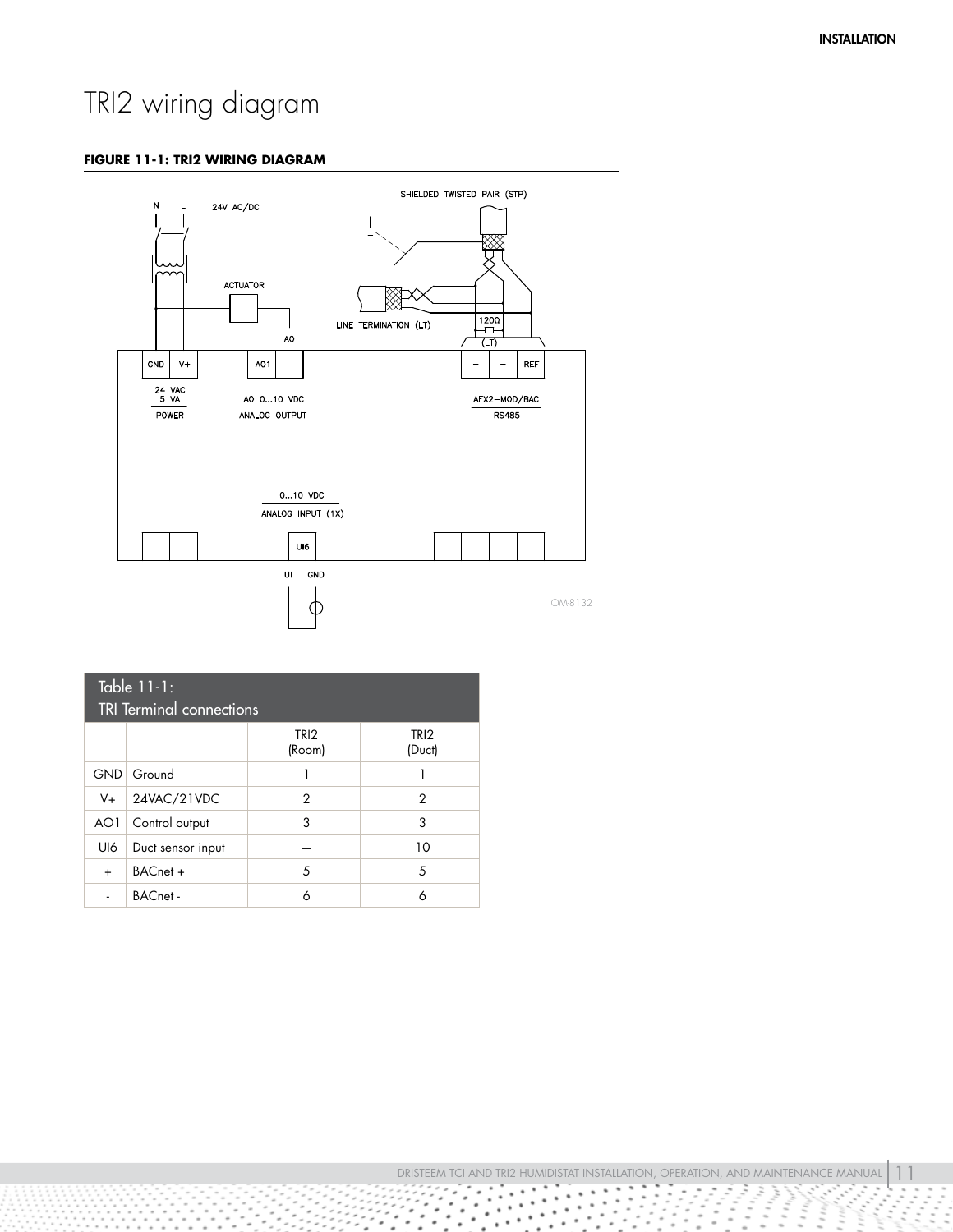# <span id="page-11-0"></span>Changing the parameters

- 1. Press the UP and DOWN button simultaneously for three seconds. The display will indicate the firmware version in the upper large digits and the revision in the lower small digits. Press the RIGHT or POWER key to start login.
- 2. CODE is shown in the small display.
- 3. The code for accessing the user parameters is 0009, for control parameters it is 0241.
- 4. Select this by using the UP or DOWN buttons.
- 5. Press the RIGHT or POWER button after selecting the correct code.
- 6. Once logged in the parameter group can be selected with the UP and DOWN key. Enter the group with the RIGHT or POWER key.
- 7. Once the group is selected, the parameter is displayed immediately.
- 8. Select the parameters with the UP/DOWN buttons. Change a parameter by pressing the RIGHT button. Arrows 8 to 10 show up and indicate that the parameter may be modified now. Use UP or DOWN buttons to adjust the value.
- 9. Once complete, press RIGHT or POWER in order to save the new value of the parameter and return to the selection level. Pressing the LEFT key will discard the value and return to the selection menu without saving.
- 10.Press the LEFT key again so as to leave the parameter menu and return to the group selection. Press LEFT key again while in the group selection to return to normal operation.
- 11.The unit will return to normal operation if no key is pressed for more than five minutes.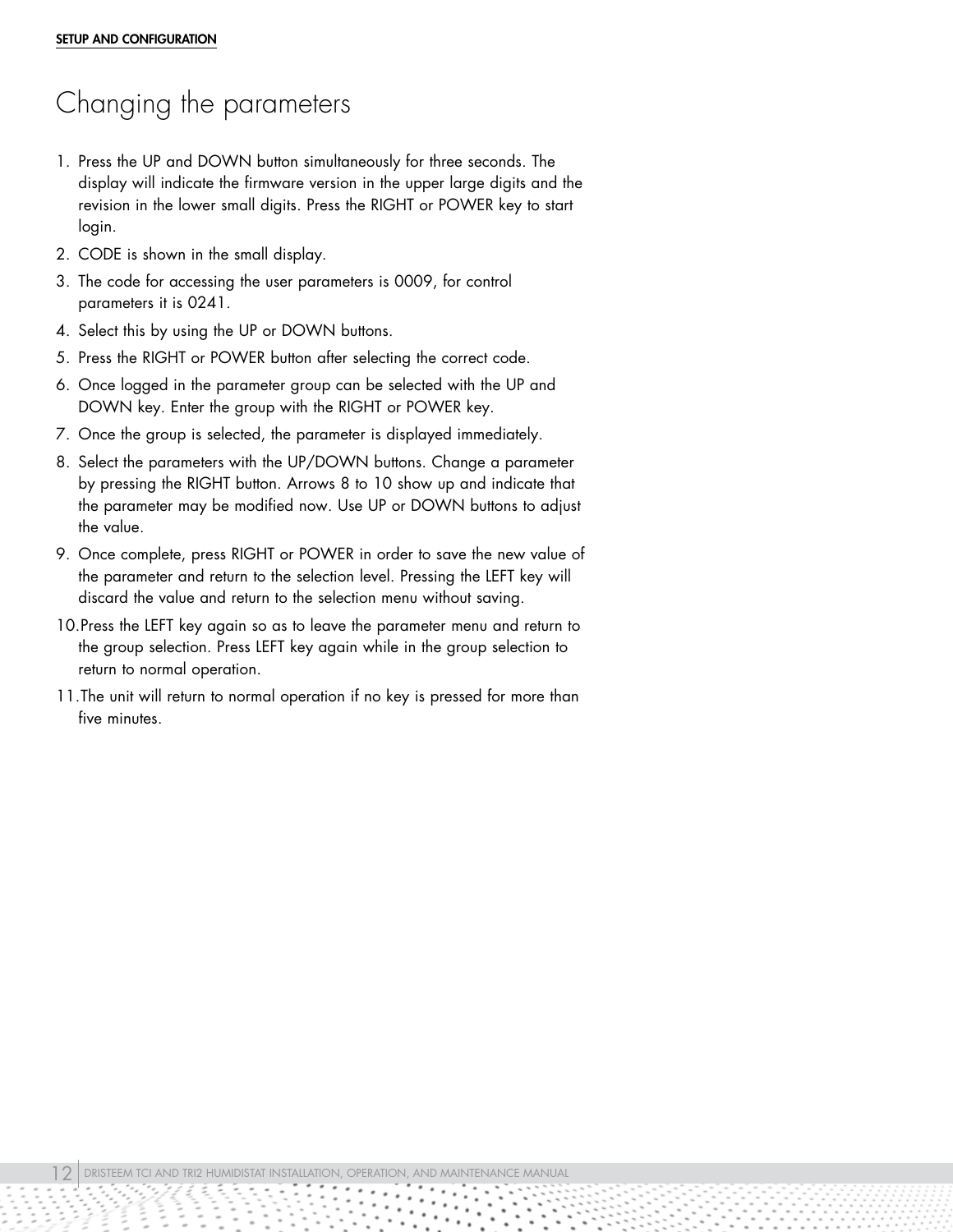### <span id="page-12-0"></span>BACnet® communication with DriSteem humidistats

#### **FEATURES**

- BACnet<sup>®</sup> MS/TP communication over RS485
- B-ASC Device Profile
- Slave type of communication
- Supports up to 128 nodes on one network
- Galvanic isolated bus connection
- Baud rates: Auto / 9600 / 19200 / 38400 / 57600 / 76800 / 115200
- LED indicators

### **X2-BAC (TRI2) PROTOCOL IMPLEMENTATION CONFORMANCE STATEMENT (PICS)**

Vendor Name: Vector Controls

Product Name: X2 Controls series

### X2 product description:

The X2 communicating BACnet® controllers are designed as universal controls equipment suitable for a large number of applications. They may be used in zoning and other applications which are monitored by a BACnet® MS/TP network.

### Table 13-1:

### Supported BACnet Interoperability Blocks (BIBB)

The BACnet interface conforms to the B-ASC device profile (BACnet® Application Specific Controller). The following BACnet Interoperability Building Blocks (BIBB) are supported.

| <b>BIBB</b> | Type              | <b>Name</b>                      |
|-------------|-------------------|----------------------------------|
| DS-RP-B     | Data sharing      | Read property - B                |
| DS-RPM-B    | Data sharing      | Read property multiple - B       |
| DS-WP-B     | Data sharing      | Write property - B               |
| DM-DCC-B    | Device management | Device communication Control - B |
| DM-DDB-B    | Device management | Dynamic device binding - B       |
| DM-DOB-B    | Device management | Dynamic object binding - B       |
| DM-TS-B     | Device management | Time synchronization - B         |
| DM-UTC-B    | Device management | UTC Time synchronization - B     |
| DM-RD-B     | Device management | Reinitialize device - B          |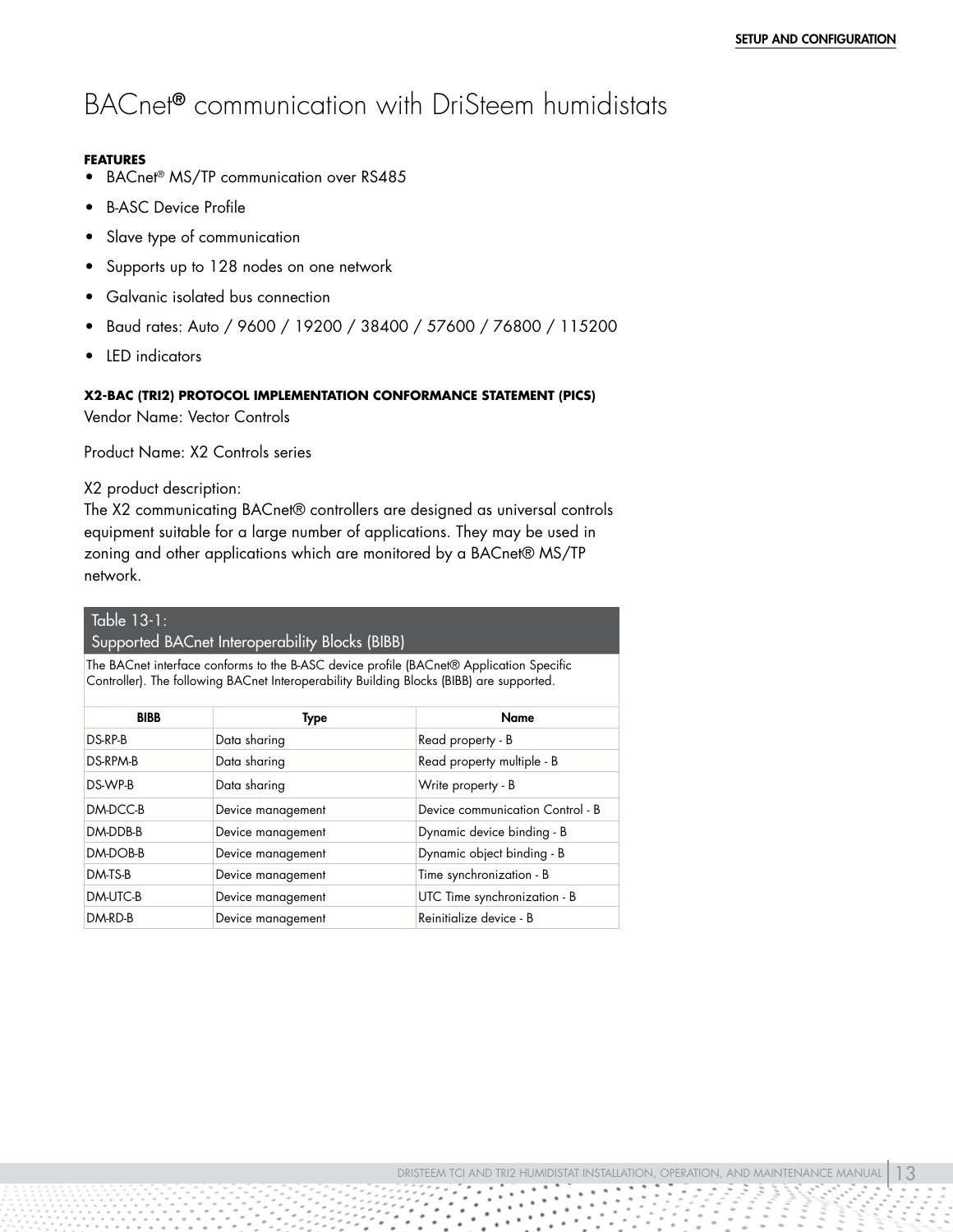## BACnet® communication with DriSteem humidistats

### **SUPPORTED STANDARD BACNET® APPLICATION SERVICES**

- ReadProperty
- ReadPropertyMultiple
- WriteProperty
- DeviceCommunication. Needs a password which is "Vector" (case sensitive and without the quotes).
- I-Am
- I-Have
- TimeSynchronisation
- UTCTimeSynchronisation
- ReinitializeDevice ("cold" or "warm"). Needs a password which is "Vector" (case sensitive and without the quotes).

#### **SUPPORTED STANDARD OBJECT TYPES**

- **Device**
- Analog input
- Analog value
- Binary value
- Multi-state Value

#### **LED INDICATORS**

The BACnet interface features a green LED and a red LED for indication of traffic on the RS-485 bus. The green LED is lit when an incoming packet is received, and the red LED is lit when an outgoing packet is transmitted to the bus. At power-up, both LED blink twice simultaneously as a sign of the boot process being completed. A constantly lit LED serves as an indication of a fault condition in the reception or sending process.

 $\mid\!\!\!\!\!\perp\!\!\!\!\!\perp\mid$  dristeem tci and tri2 humidistat installation, operation, and maintenance manual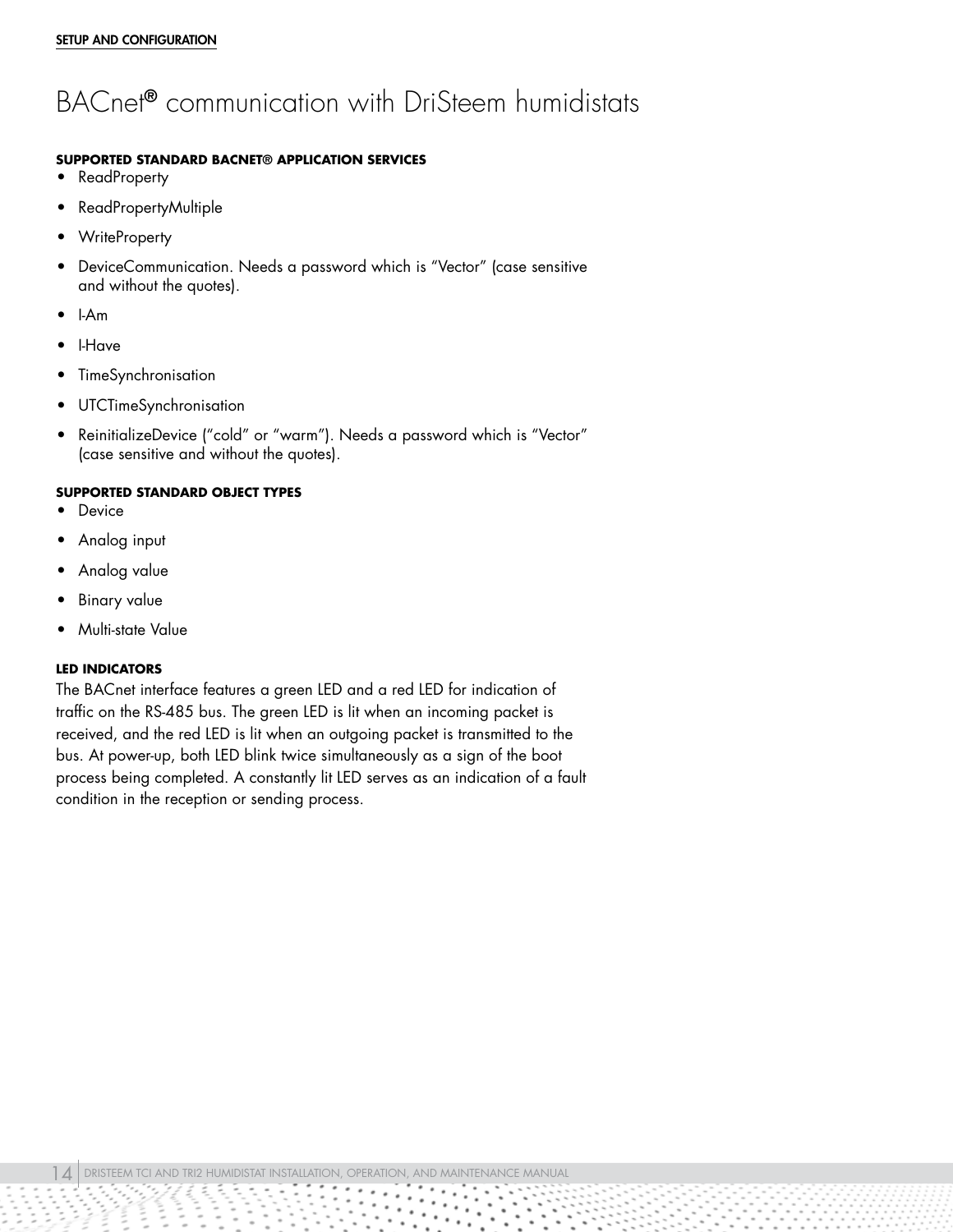### <span id="page-14-0"></span>Configuration of BACnet® humidistat devices

#### **CONFIGURATION OF BACNET HUMIDISTAT DEVICES**

The communication parameters may be set via operation terminals. Login to the controller as follows:

- 1. Press UP/DOWN buttons simultaneously for three seconds. The display will show firmware version and revision number. Press the OPTION button to start login.
- 2. CODE is shown in small display.
- 3. Select 241 using UP/DOWN buttons.
- 4. Press OPTION after selecting the correct code.
- 5. Once logged in with 241 control modules are displayed (Lp1, Lp2, 1u, 2u, etc.) – select with UP/DOWN the communication parameters CO and open with OPTION. As soon as the module is open its parameters are displayed.
- 6. Select the parameters with the UP/DOWN buttons. Change a parameter by pressing the OPTION button. Three arrows are displayed to indicate that the parameter may be modified. Use UP/DOWN buttons to adjust the value.
- 7. After you are done, press OPTION to save the new value and return to the selection level (arrows disappear when selection is saved). Pressing left hand POWER button without pressing OPTION will discard the value and return without saving. For control parameters press POWER again to leave parameter selection and return to control module selection.

Press the POWER to leave the menu. The unit will return to normal operation if no button is pressed for more than 5 minutes.

### **CHANGING PARAMETERS OF THE CONTROLLER THROUGH BUS COMMUNICATION**

It is possible to remotely changing parameters through an indirect read/write mode using objects AV12 and AV13. Find details on the procedure required and how to interpret values in the application note: Parameters access through AEX-BAC V1.2 at www.vectorcontrols.com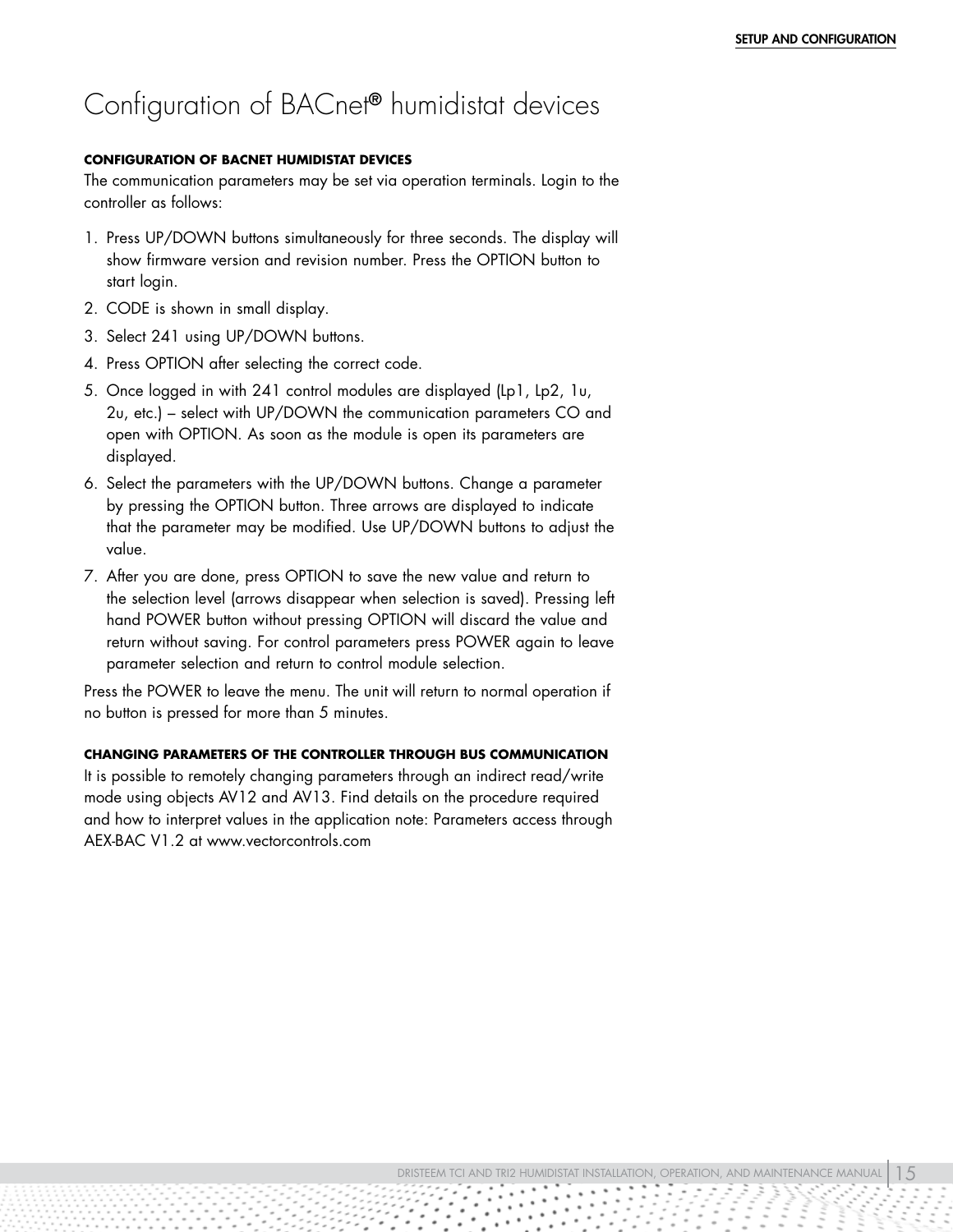# Configuration of BACnet® humidistat devices

| Table 16-1:<br><b>COM Parameters</b> |                                                                                                                                                                                                                                                                                                                                                            |                |                 |
|--------------------------------------|------------------------------------------------------------------------------------------------------------------------------------------------------------------------------------------------------------------------------------------------------------------------------------------------------------------------------------------------------------|----------------|-----------------|
| <b>Parameter</b>                     | <b>Description</b>                                                                                                                                                                                                                                                                                                                                         | Range          | <b>Default</b>  |
| CO 00                                | Bus plug-in hardware id (read only)                                                                                                                                                                                                                                                                                                                        | 0255           | 3               |
| CO <sub>01</sub>                     | Bus plug-in software version (read only)                                                                                                                                                                                                                                                                                                                   | 0255           | 12              |
| CO <sub>02</sub>                     | Bus plug-in software revision (read only)                                                                                                                                                                                                                                                                                                                  | 0255           | 13              |
| $CO$ 03                              | Communication address (must be unique in network)                                                                                                                                                                                                                                                                                                          | 1127           | 1               |
| CO <sub>04</sub>                     | Baud rate:<br>$0 = Auto-detect1$<br>$= 9600$<br>$2 = 19200$<br>$3 = 38400$<br>$4 = 57600$<br>$5 = 76800$<br>$6 = 115200$                                                                                                                                                                                                                                   | 06             | 0 (Auto-detect) |
| CO <sub>05</sub>                     | Highest master                                                                                                                                                                                                                                                                                                                                             | 1127           | 127             |
| CO 06                                | Device object ID1 000000xx                                                                                                                                                                                                                                                                                                                                 | 099            | $00\,$          |
| CO 07                                | Device object ID2 0000xx00                                                                                                                                                                                                                                                                                                                                 | 099            | 00              |
| CO 08                                | Device object ID3 00xx0000                                                                                                                                                                                                                                                                                                                                 | 099            | O <sub>1</sub>  |
| CO 09                                | Device object ID4 0x000000                                                                                                                                                                                                                                                                                                                                 | 04             | $\Omega$        |
| $CO$ 10                              | Send I-am at boot                                                                                                                                                                                                                                                                                                                                          | 1, 0 (ON, OFF) | 1 (ON)          |
| CO <sub>11</sub>                     | Not used.                                                                                                                                                                                                                                                                                                                                                  | 0255           | 255             |
| CO <sub>12</sub>                     | Not used.                                                                                                                                                                                                                                                                                                                                                  | 0255           | 255             |
| CO <sub>13</sub>                     | Not used.                                                                                                                                                                                                                                                                                                                                                  | 0255           | 255             |
| CO <sub>14</sub>                     | Not used.                                                                                                                                                                                                                                                                                                                                                  | 0255           | 255             |
| CO <sub>15</sub>                     | Auto increment2 and auto-build3 of "device object name" flags:<br>0 = Auto increment and auto-build of device object name disabled<br>1 = Auto increment is enabled, auto-build of device object name disabled<br>2 = Auto increment disabled; auto-build of device object name enabled<br>3 = Auto increment and auto-build of device object name enabled | 03             | 2               |

1 "Auto-detect baud rate"-mode

When this option is selected, the AEC-BAC will detect the baud rate of the RS485 network. The AEX-BAC will stay in baud rate detection mode until it successfully decodes a package sent from device with address = 0 with a baud rate which is supported by the AEX-BAC. The baud rate detection mode will be entered once at hardware start-up and after a prolonged communication failure.

2 "Auto increment"-function

When this function is enabled and an automatic AEC-PM1 parameter load is executed at power up of the controller, the following variables will be incremented and written back to the AEC-PM1 unit:

- CO03 Communication address. This is incremented only if the value is not already 127 with respect to CO05 – the address of the highest master. If CO05 is equal or less than the newly incremented value of CO03, then CO05 is written to be 127 (the maximum value of CO05 possible).

- CO06 … CO09 Device object ID. This is incremented only if the value is not already "4194304".

3 "Auto-build of device object name"-function

The BACnet standard requires that the each BACnet endpoint has a unique name on the network (device object name). The initial name of the AEX-BAC module is "AEX-BAC" equal for all devices. This means that device object names need to be edited manually.

Using the auto-build-function the device object name can be automatically assembled using the label AEX-BAC followed by the contents of CO06 – CO09 (The device object ID). For example, AEX-BAC-01050001.

If one writes the device object name manually through BACnet, the auto-build function will automatically be disabled (CO15 set to 0 or 1). In this case, the auto increment function will not have an effect on the device object name, only on the device object ID.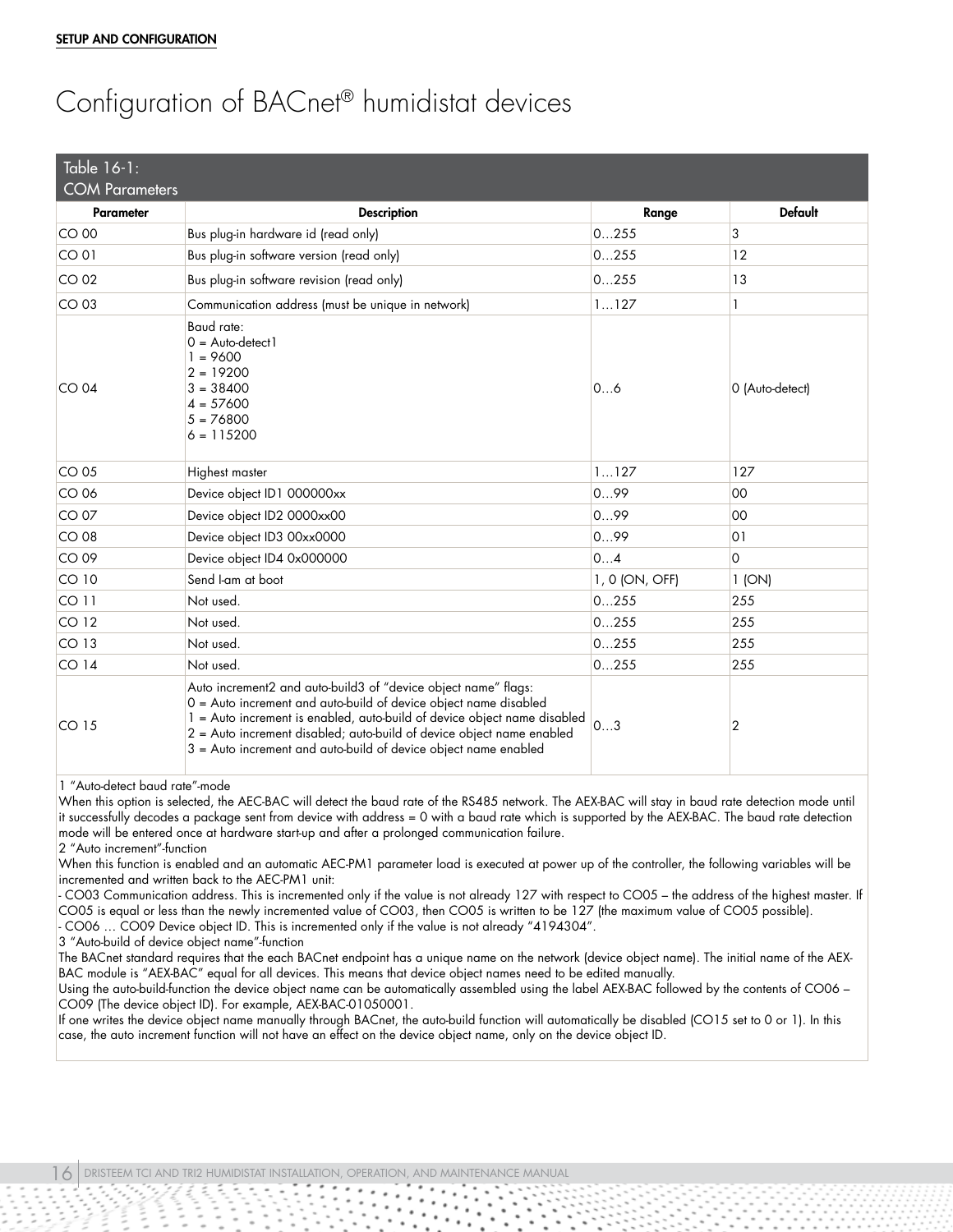# <span id="page-16-0"></span>Object list

| Table 17-1:<br>Object List  |                                                                                                                                                                                                         |                |     |
|-----------------------------|---------------------------------------------------------------------------------------------------------------------------------------------------------------------------------------------------------|----------------|-----|
| Property                    | <b>Description</b>                                                                                                                                                                                      | Range/Type     | R/W |
| <b>Device Object</b>        |                                                                                                                                                                                                         |                |     |
| APDU_Timeout                | Time between retransmissions in milliseconds. This device does not support<br>retransmissions, so this always reads as "0".                                                                             | $\circ$        | R   |
| App Software Version        | Controller Firmware Version (assembled by firmware)<br>$XX.XrYY$ ("X" = version; "Y" = revision)                                                                                                        | String         | R   |
| Database Revision           | Increases if the settings change                                                                                                                                                                        | 16 bit         | R   |
| Daylight_Savings_Status     | Daylight savings status of host controller                                                                                                                                                              | True/False     | R   |
| Description                 | Description of controller or location                                                                                                                                                                   | 32 Bytes       | R/W |
| Device Address Binding      | Address binds                                                                                                                                                                                           | List           | R   |
| Firmware_Revision           | <b>BACnet Firmware Revision</b>                                                                                                                                                                         | String         | R   |
| Local_Date                  | Date of host controller in format YYYY-MM-DD-DOW                                                                                                                                                        | YYYY-MM-DD-DOW | R   |
| Local_Time                  | Time of host controller in format HH:MM:SS                                                                                                                                                              | HH:MM:SS       | R   |
| Max APDU Length Accepted    | The maximum APDU length supported by this device is 480.                                                                                                                                                | 16 bit         | R   |
| Max Info Frames             | The value specifies the maximum number of information frames the node<br>may send before it must pass the token.                                                                                        | 1              | R/W |
| Max_Master                  | Number of the highest addressed node                                                                                                                                                                    | 1127           | R/W |
| Model Name                  | "X2-abcde-BAC" (assembled by firmware)<br>$a = number of loops$<br>$b =$ number of passive inputs<br>$c =$ number of universal inputs<br>$d =$ number of binary outputs<br>e = number of analog outputs | String         | R   |
| Number_of_APDU_Retries      | Number of retransmissions. This device does not support retransmissions,<br>so this always reads as "0".                                                                                                | $\mathbf 0$    | R   |
| Object_Identifier           | Device object identifier (CO06CO09)                                                                                                                                                                     | 22 bit         | R/W |
| Object_Name                 | Name of device                                                                                                                                                                                          | 32 Bytes       | R/W |
| Object_Type                 | The value is always "Device" for the device object                                                                                                                                                      | 10 bit         | R   |
| Protocol_Objects_Supported  | The enumeration of the supported object types                                                                                                                                                           | List           | R   |
| Protocol_Services_Supported | The enumeration of the supported services                                                                                                                                                               | List           | R   |
| Protocol_Version            | <b>BACnet protocol version number</b>                                                                                                                                                                   | 1              | R   |
| Protocol_Revision           | <b>BACnet protocol revision number</b>                                                                                                                                                                  | 14             | R   |
| Segmentation_Supported      | This device does not support segmentation, so this always reads as "NO_<br>SEGMENTATION (3)".                                                                                                           | 03             | R   |
| System_Status               | Current physical and logical status supported:<br>• OPERATIONAL (0)<br>· DOWNLOAD_REQUIRED (2) (IF INT. EEPROM CONF. ERRORS)<br>· NON_OPERATIONAL (4) (IF INT. I2C BUS ERRORS)                          | 05             | R   |
| UTC_Offset                  | Offset to UTC time in case UTC time synchronization is used                                                                                                                                             | -780780        | R/W |
| Vendor_Identifier           | 561                                                                                                                                                                                                     |                | R   |
| Vendor_Name                 | Vector Controls GmbH                                                                                                                                                                                    | String         | R   |
| Object_List                 | List of all objects currently implemented in the device                                                                                                                                                 | List           | R   |

٠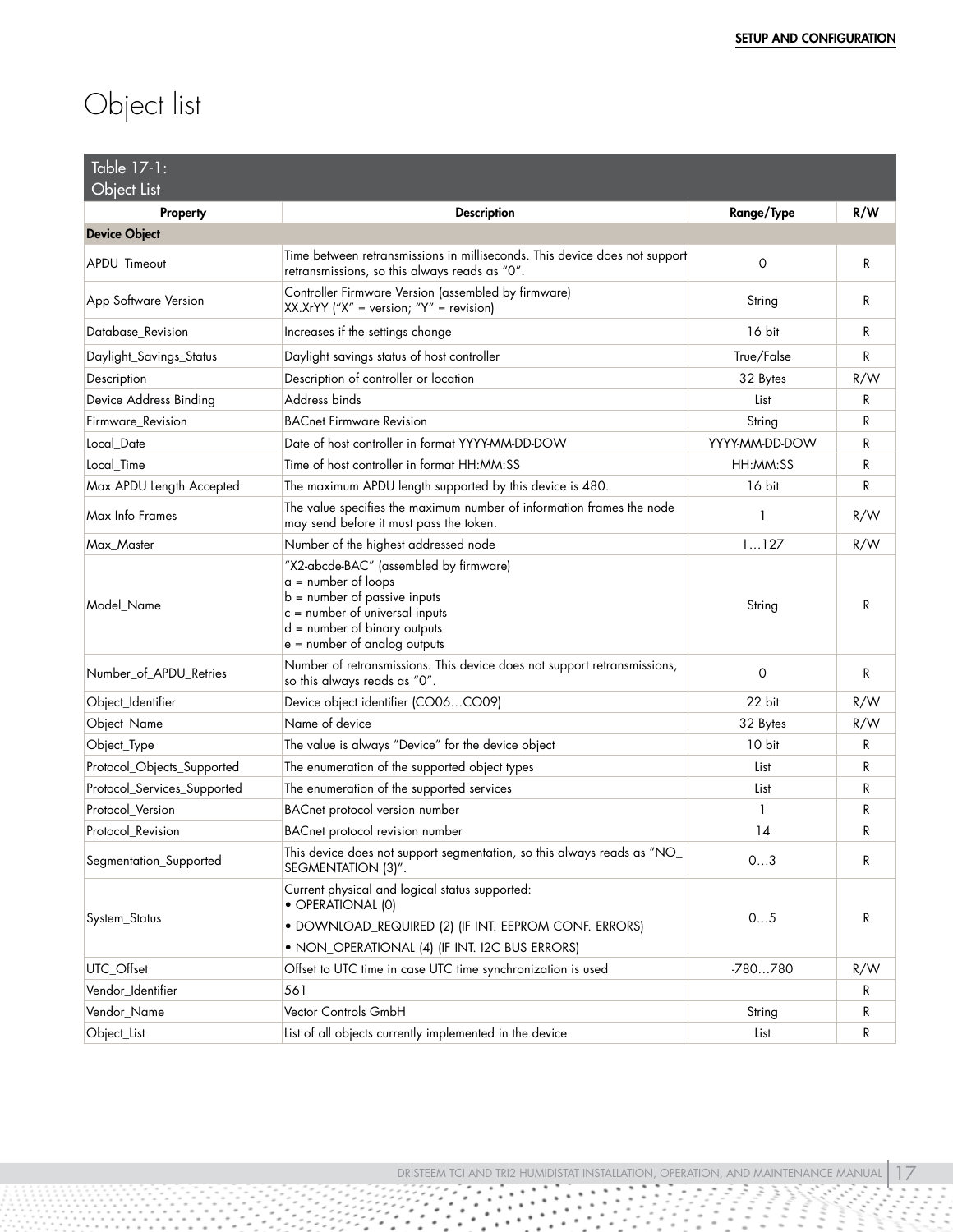# Object list (continued)

| Table $18-1$ :                                                                                                                                                                                                             |                                                                                                                               |                       |                    |
|----------------------------------------------------------------------------------------------------------------------------------------------------------------------------------------------------------------------------|-------------------------------------------------------------------------------------------------------------------------------|-----------------------|--------------------|
| Object List (continued)                                                                                                                                                                                                    |                                                                                                                               |                       |                    |
| Property                                                                                                                                                                                                                   | Description / Property Description                                                                                            | Range/Type            | R/W                |
| <b>Analog Input Object</b>                                                                                                                                                                                                 |                                                                                                                               |                       |                    |
| Object_Identifier                                                                                                                                                                                                          | Al number                                                                                                                     | 8bit                  | R                  |
| Object_Name                                                                                                                                                                                                                | Name of the input, Assembled from template plus number                                                                        | String                | R                  |
| Description                                                                                                                                                                                                                | Description of the input                                                                                                      | 16 Bytes              | R/W                |
| Preset_Value                                                                                                                                                                                                               | Current value of input, writable only if out of service is set                                                                | <b>Floating Point</b> | R                  |
| Status_Flags                                                                                                                                                                                                               | In_Alarm, Fault, Overridden, Out_Of_Service                                                                                   | Flags                 | R                  |
| Event_State                                                                                                                                                                                                                | Always NORMAL                                                                                                                 | Flags                 | R                  |
| Reliability                                                                                                                                                                                                                | NO_FAULT_DETECTED, NO_SENSOR, OVER_RANGE, UNDER_RANGE,<br>OPEN_LOOP, SHORTED_LOOP, COMMUNICATION_FAILURE,<br>UNRELIABLE_OTHER | List                  | R                  |
| Out_Of_Service                                                                                                                                                                                                             | Writing to Out_Of_Service property is not supported                                                                           | Flag                  | R                  |
| Units                                                                                                                                                                                                                      | Describes the units used. Degree Celsius or Fahrenheit has to be set by<br>MV02.                                              | 8bit                  | R                  |
| <b>Analog Value Object</b>                                                                                                                                                                                                 |                                                                                                                               |                       |                    |
| Object_Identifier                                                                                                                                                                                                          | AV number                                                                                                                     | 8bit                  | R                  |
| Object_Name                                                                                                                                                                                                                | Name of the value, Assembled from template plus number                                                                        | String                | R                  |
| Description                                                                                                                                                                                                                | Description of the input                                                                                                      | 16 Bytes              | $R/W^{(1)}$        |
| Preset Value                                                                                                                                                                                                               | Current value of input, writable only if out of service is set                                                                | <b>Floating Point</b> | R/W <sup>(2)</sup> |
| Status_Flags                                                                                                                                                                                                               | In_Alarm, Fault, Overridden, Out_Of_Service                                                                                   | Flags                 | R                  |
| Event_State                                                                                                                                                                                                                | Always NORMAL                                                                                                                 | Flags                 | R                  |
| Out_Of_Service                                                                                                                                                                                                             | Writing to Out_Of_Service property is not supported                                                                           | Flag                  | R                  |
| Units                                                                                                                                                                                                                      | Describes the units used. Degree Celsius or Fahrenheit has to be set by<br>MV02.                                              | <b>Coded Value</b>    | R                  |
| <b>Binary Value Object</b>                                                                                                                                                                                                 |                                                                                                                               |                       |                    |
| Object_Identifier                                                                                                                                                                                                          | <b>BV</b> number                                                                                                              | 8bit                  | R                  |
| Object_Name                                                                                                                                                                                                                | Name of the input, Assembled from template plus number                                                                        | String                | R                  |
| Description                                                                                                                                                                                                                | Description of the input                                                                                                      | 16 Bytes              | $R/W^{(3)}$        |
| Preset_Value                                                                                                                                                                                                               | True or False, writable only if out of service is set                                                                         | ON, OFF               | R/W                |
| Status_Flags                                                                                                                                                                                                               | In_Alarm, Fault, Overridden, Out_Of_Service                                                                                   | Flags                 | R                  |
| Event_State                                                                                                                                                                                                                | Always NORMAL                                                                                                                 | Flags                 | R                  |
| Out Of Service                                                                                                                                                                                                             | Writing to Out_Of_Service property is not supported                                                                           | Flag                  | R                  |
| (1) Writable for objects with writable Present Value property only. (AVxx > AV11)<br><sup>(2)</sup> Writable for AV indexes greater than 11.<br><sup>(3)</sup> Writable for objects with Instance Number greater than 100. |                                                                                                                               |                       |                    |

사고

 $\ddotsc$ 

 $\cdot$  .

 $\bullet$  $\bullet$ 

 $\hbox{ }$ 

 $\;$ 

 $\sum_{i=1}^{n}$  $\sum_{i=1}^{\infty}$ 

 $\sim$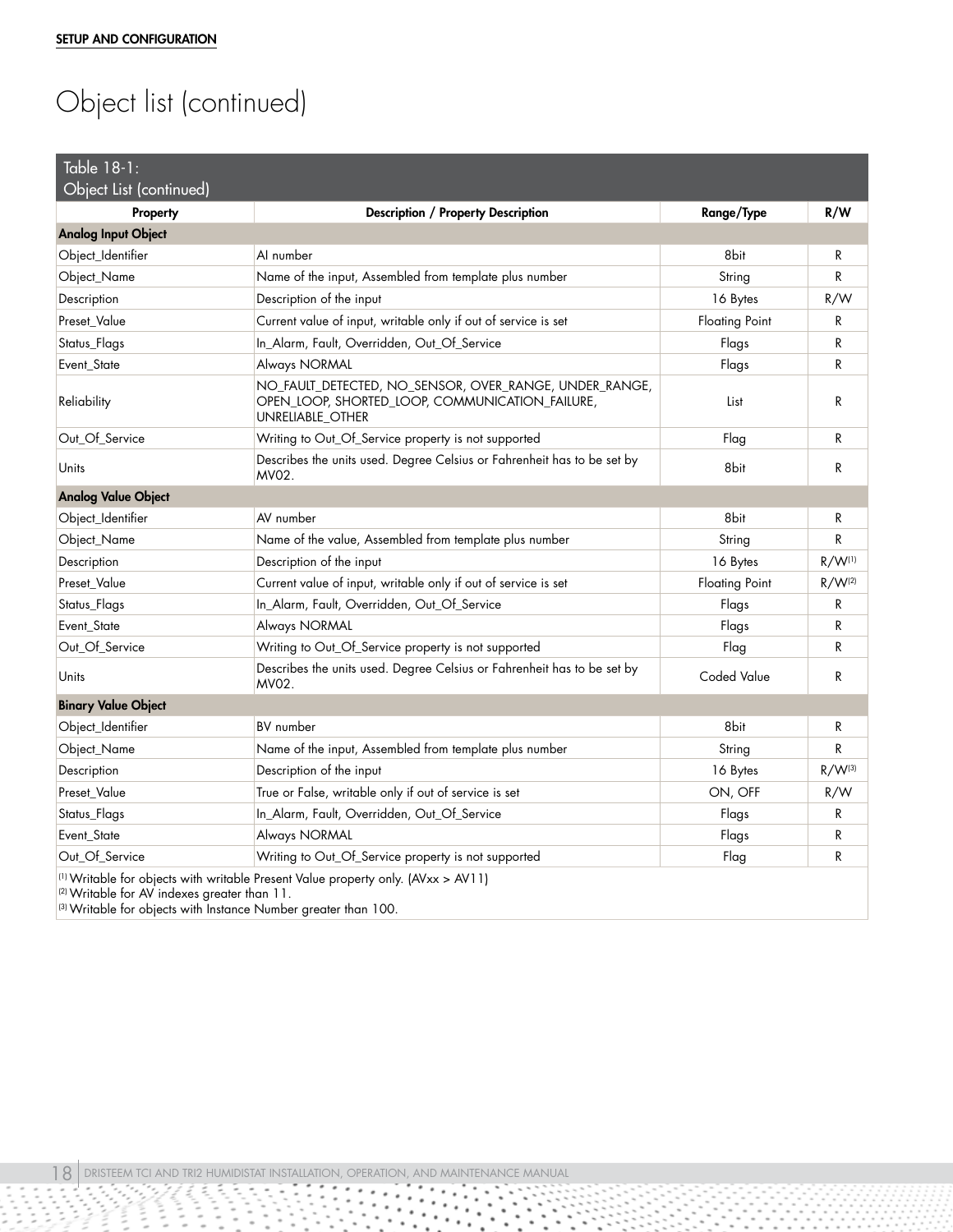# Object list (continued)

| Table 19-1:                     |                                                                 |                      |             |
|---------------------------------|-----------------------------------------------------------------|----------------------|-------------|
| Object List (continued)         |                                                                 |                      |             |
| Property                        | <b>Description / Property Description</b>                       | Range/Type           | R/W         |
| <b>Multi State Value Object</b> |                                                                 |                      |             |
| Object_Identifier               | MV number                                                       | 8bit                 | R           |
| Object_Name                     | Name of the input, Assembled from template plus number          | String               | R           |
| Description                     | Description of the input                                        | 16 Bytes             | $R/W^{(1)}$ |
| <b>Preset Value</b>             | Unsigned Integer                                                | 8bit                 | R/W         |
| Status_Flags                    | In_Alarm, Fault, Overridden, Out_Of_Service                     | Flags                | R           |
| Event State                     | Always NORMAL                                                   | Flags                | R           |
| Out Of Service                  | Writing to Out_Of_Service property is not supported             | Flag                 | R           |
| Number_Of_States                | Unsigned Integer                                                | 8bit                 | R           |
| State_Text                      | Array of strings                                                | 8bytes/state maximum | R           |
|                                 | (1) Writable for objects with Instance Number greater than 100. |                      |             |

à.

٠ ٠

94 ٠

 $\hat{\phantom{a}}$ 

 $\bullet$ 

٠

٠

٠ ۰

 $\bullet$  $\bullet$ 

 $\ddot{\phantom{1}}$ ٠

٠

.

 $\ddot{\phantom{0}}$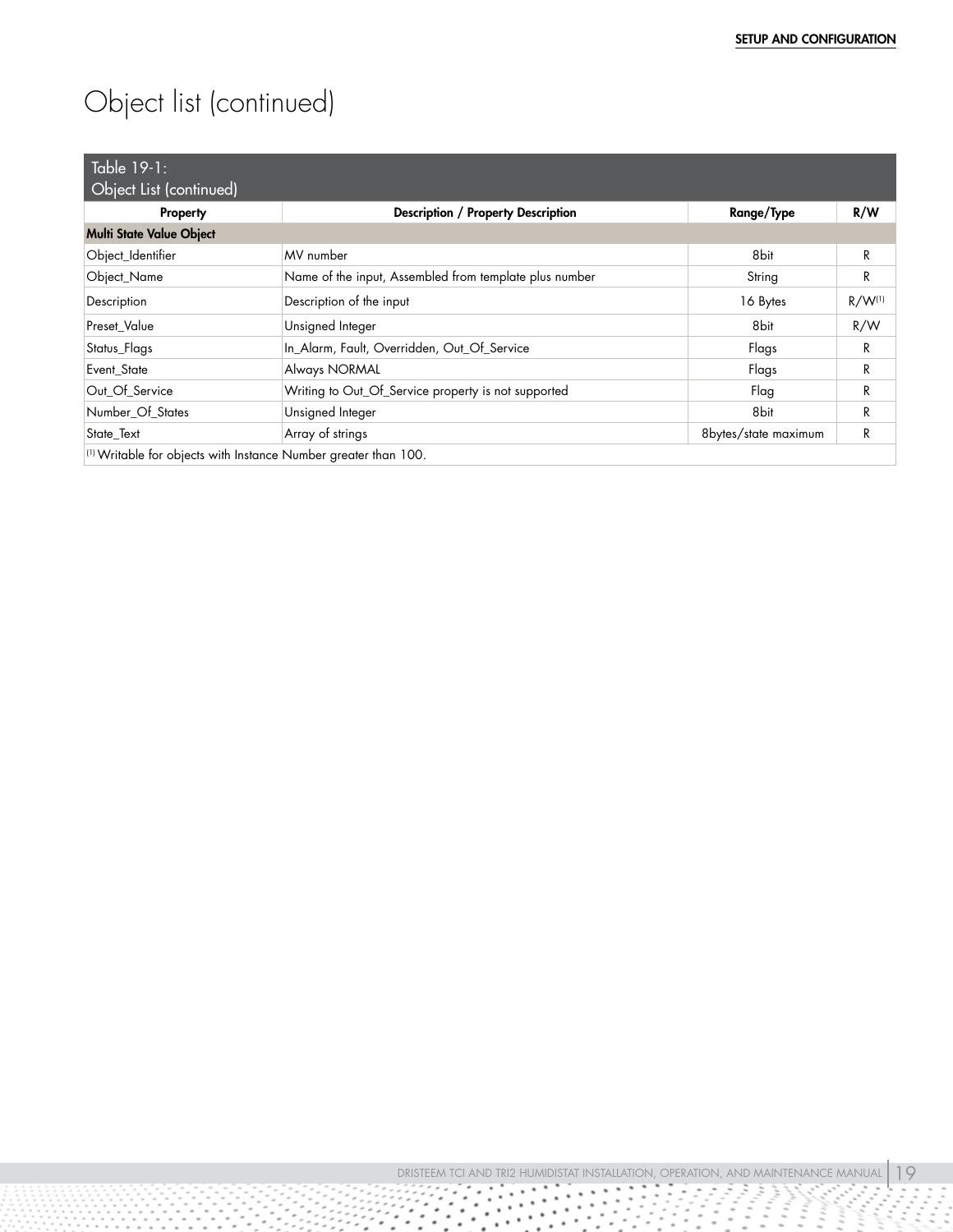## <span id="page-19-0"></span>Description of available objects

Note: The DriSteem application of the X2 controller on DriSteem model TRI2 does not use all available BACnet points. This list includes only the BACnet points as used with DriSteem humidifiers. Some points apply only to duct sensor applications and others apply only to room wall sensor applications.

| Table 20-2:                   |                                  |                                                                                 |                   |             |
|-------------------------------|----------------------------------|---------------------------------------------------------------------------------|-------------------|-------------|
|                               | Description of Available Objects |                                                                                 |                   |             |
| Object                        | Name (8 Bytes)                   | <b>Description</b>                                                              | Range/Type        | R/W         |
| <b>Controller Information</b> |                                  |                                                                                 |                   |             |
| <b>AV 08</b>                  | #Alarm                           | Number of alarms                                                                | 8bit              | R           |
| <b>Controller State</b>       |                                  |                                                                                 |                   |             |
| <b>BV 00</b>                  | OpStOo                           | Operation state On - Off: Inactive / Active                                     | BV                | R/W         |
| <b>MV 02</b>                  | Degree                           | Operation state Celsius - Fahrenheit: 1 = Celsius, 2 =<br>Fahrenheit            | <b>MV</b>         | R/W         |
| <b>BV 04</b>                  | AccSp                            | Enable access to set points                                                     | <b>BV</b>         | R/W         |
| <b>MV 03</b>                  | OpStOPMS                         | Operation State Master/Slave mode: "Master" /<br>"Slave"                        | <b>MV</b>         | R/W         |
| <b>MV 04</b>                  | OpStWink                         | Operation State "Wink" function: "WinkON" /<br>"WinkOFF"                        | MV                | R/W         |
| <b>Universal Inputs</b>       |                                  |                                                                                 |                   |             |
| AI 101                        | $UI-O1$                          | Universal Input 01, 16 bytes                                                    | Room RH           | R           |
| <b>AV 101</b>                 | <b>UI-01-OS</b>                  | Universal Input 01 Offset (calibration = 01u6), 16 bytes                        | Room RH<br>Offset | R/W         |
| AI 106                        | <b>UI-06</b>                     | Universal Input 06, 16 bytes                                                    | Duct RH           | R           |
| AV 106                        | <b>UI-06-OS</b>                  | Universal Input 06 Offset, 16 bytes                                             | Duct RH<br>Offset | R/W         |
| <b>Alarms</b>                 |                                  |                                                                                 |                   |             |
| MV 601                        | $AL-01$                          | Alarm 1: Not Active, Active, Need confirmation, 16<br>bytes                     | Hi/Low Input      | $R/W^{(1)}$ |
| <b>Control Loops</b>          |                                  |                                                                                 |                   |             |
| AV 211                        | LP-01-SSP                        | Saved set point, 16 bytes                                                       |                   | R/W         |
| AV 212                        | LP-01-CSP                        | Calculated set point                                                            |                   | R           |
| AV 213                        | LP-01-PROP                       | Proportional output                                                             |                   | R           |
| <b>Analog Outputs</b>         |                                  |                                                                                 |                   |             |
| MV 311                        | AO-01-ST                         | Analog Output 1 state                                                           |                   | R           |
| AV 311                        | AO-01-VAL                        | Analog Output 1 Value, 16 bytes                                                 |                   | R           |
| AV 312                        | AO-01-OV                         | Analog Output 1 Override Value                                                  |                   | R/W         |
|                               |                                  | (1) Writable to "not active" only, if state is "not active, need confirmation". |                   |             |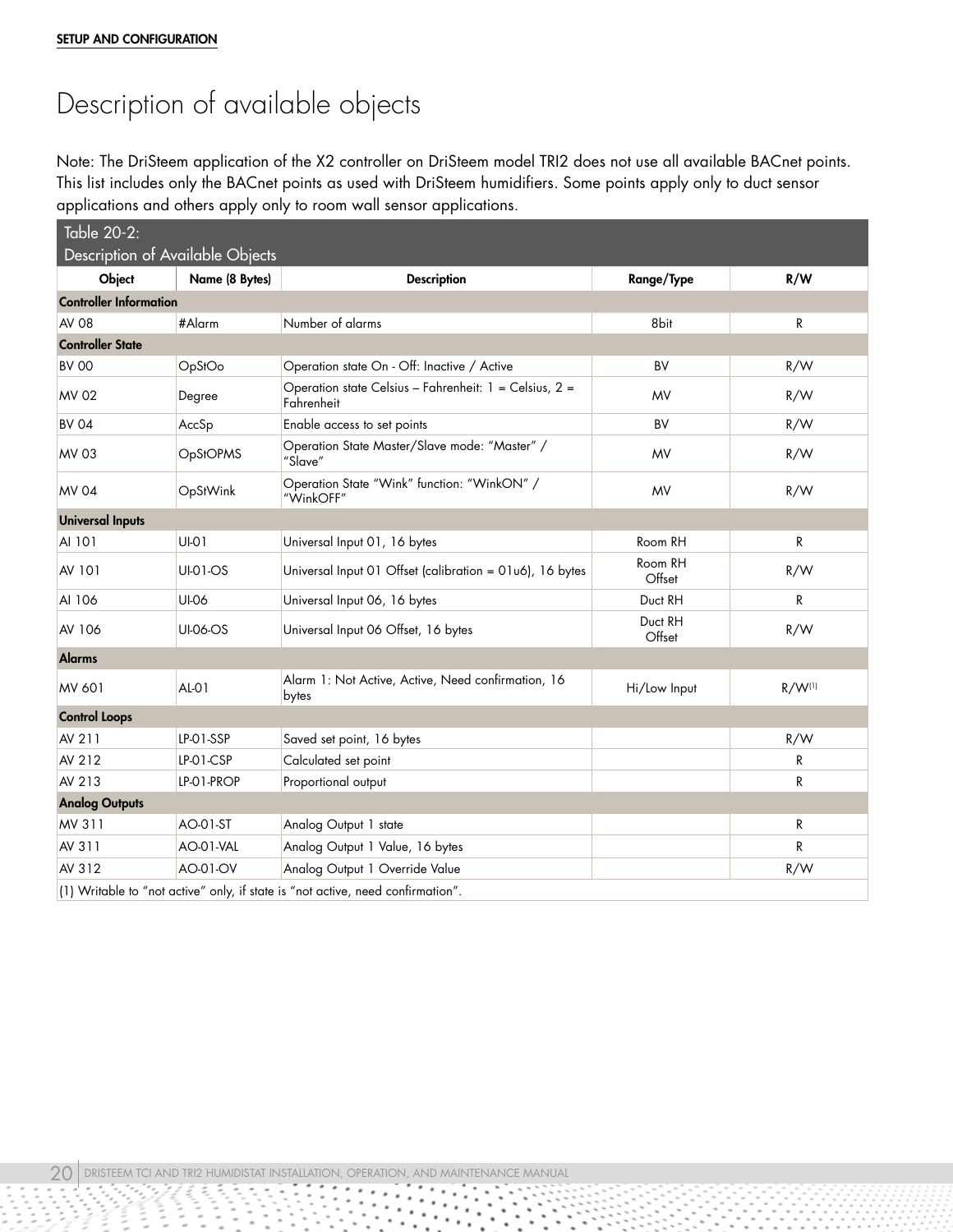# <span id="page-20-0"></span>Model TRI2 BACnet humidistat parameters

<span id="page-20-1"></span>

| Table 21-1:      |                                                                                                                                                                                                   |                   |                        |
|------------------|---------------------------------------------------------------------------------------------------------------------------------------------------------------------------------------------------|-------------------|------------------------|
|                  | Model TRI2 BACnet humidistat parameters                                                                                                                                                           |                   |                        |
| <b>Parameter</b> | <b>Description</b>                                                                                                                                                                                | Range             | <b>Desired Default</b> |
| *1L00            | Select loop control input:                                                                                                                                                                        | 2,6               |                        |
|                  | Universal Input 6                                                                                                                                                                                 |                   | 6 (Duct)               |
|                  | Sensor input 2                                                                                                                                                                                    |                   | 2 (Room)               |
| 1L 01            | Minimum setpoint limit                                                                                                                                                                            | $0 - 100$         | 0                      |
| 1L 02            | Maximum setpoint limit                                                                                                                                                                            | $0 - 100$         | 100                    |
| 1L <sub>SP</sub> | Control loop set point:                                                                                                                                                                           | $0 - 100$         | 50%                    |
| 1L 09            | Disable the Control Loop when the given Alarm is active.                                                                                                                                          | Alarms 1-8        | Alarm 1                |
| 1L 10            | Offset for PI Sequences                                                                                                                                                                           | 0 to 100          | 0                      |
| 1L 11            | The proportional band for heating                                                                                                                                                                 | 0 to 100          | 10                     |
| <b>1L13</b>      | Integral gain heating (0.1 steps):                                                                                                                                                                | $0-25.5$          | 0.1                    |
|                  | $low = slow reaction, high = fast reaction.$                                                                                                                                                      |                   |                        |
| 1L 15            | Measuring interval integral (seconds):                                                                                                                                                            | $0-25.5$          | 15                     |
|                  | low = fast reaction, high value = slow reaction.                                                                                                                                                  |                   |                        |
| 1A 02            | Type of output signal:                                                                                                                                                                            | ON/OFF            | ON                     |
|                  | 0-10V, 0-20mA. OFF                                                                                                                                                                                |                   |                        |
|                  | 2-10V, 4-20mA. ON                                                                                                                                                                                 |                   |                        |
| 1A03             | Minimum limitation of output signal default and in loop heating mode.                                                                                                                             | 0-100%            | 0%                     |
| 1A 04            | Maximum limitation of output signal default and in loop heating mode.                                                                                                                             | 0-100%            | 100%                   |
| *02 u0           | Internal Sensor Type                                                                                                                                                                              |                   |                        |
|                  | 0=not active                                                                                                                                                                                      | 0,2               | 0 (Duct)               |
|                  | 2=internal humidity sensor                                                                                                                                                                        |                   | 2 (Room                |
| 02 u6            | <b>Sensor Calibration</b>                                                                                                                                                                         | $-12.7$ to $12.8$ | 0                      |
| *06 u0           | Universal Input Signal Type                                                                                                                                                                       | 0,1               |                        |
|                  | $0 = not active$                                                                                                                                                                                  |                   | 0 (Room)               |
|                  | $l = (0.10V or 0.20mA)$                                                                                                                                                                           |                   | 1 (Duct)               |
| <b>UP 01</b>     | Enable access to setpoints from screen                                                                                                                                                            | ON/OFF            | ON                     |
| AL1              | Alarm 1                                                                                                                                                                                           | 0,1               | $\mathbf{1}$           |
|                  | 0=not active                                                                                                                                                                                      |                   |                        |
|                  | 1=Low Limit Alarm for the supervised input                                                                                                                                                        |                   |                        |
|                  | * To switch between a sensor in the duct or the internal wall sensor<br>for the room, change parameters 06 u0, and 1L00 to the appropriate<br>values for duct or room and install the new sensor. |                   |                        |

Ţ.

٠

 $\tilde{\phantom{a}}$ ٠

 $\bullet$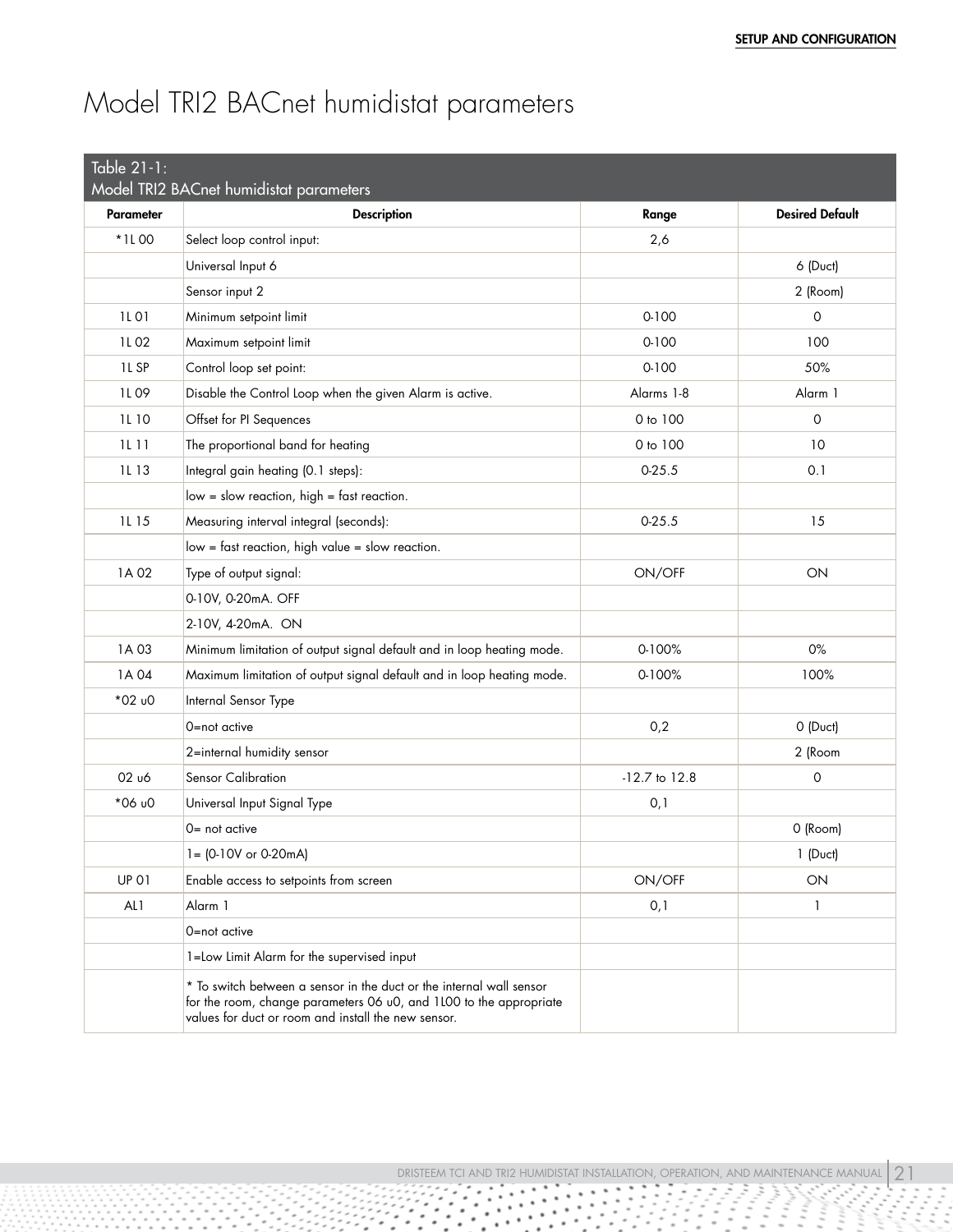### <span id="page-21-0"></span>Accessing the internal humidity sensor AES1-HT-Ax

- 1. With a Phillips-type screw driver of size #2, un-tighten the front holding screw to loosen the front part to the mounting plate. This screw is located on the front lower side of the unit. (TCI models only).
- 2. Locate the notch in the bottom of the front cover. Using the screw driver, carefully lift the front cover until the cover loosens from the mounting-plate.
- 3. Slide the front cover off to expose the circuit board and pins for the AES1- HT-Ax sensor. See Figure [22](#page-21-1)-1.
- 4. If present, slide the existing AES1-HT-Ax out of the pins and replace with a new one.
- 5. Follow the installation instructions starting on Page [10](#page-9-1) to put back together.
- 6. Change parameters according to Table [21](#page-20-1)-1.

### <span id="page-21-1"></span>**FIGURE 22-1: ACCESSING THE INTERNAL HUMIDITY SENSOR**





OM-8133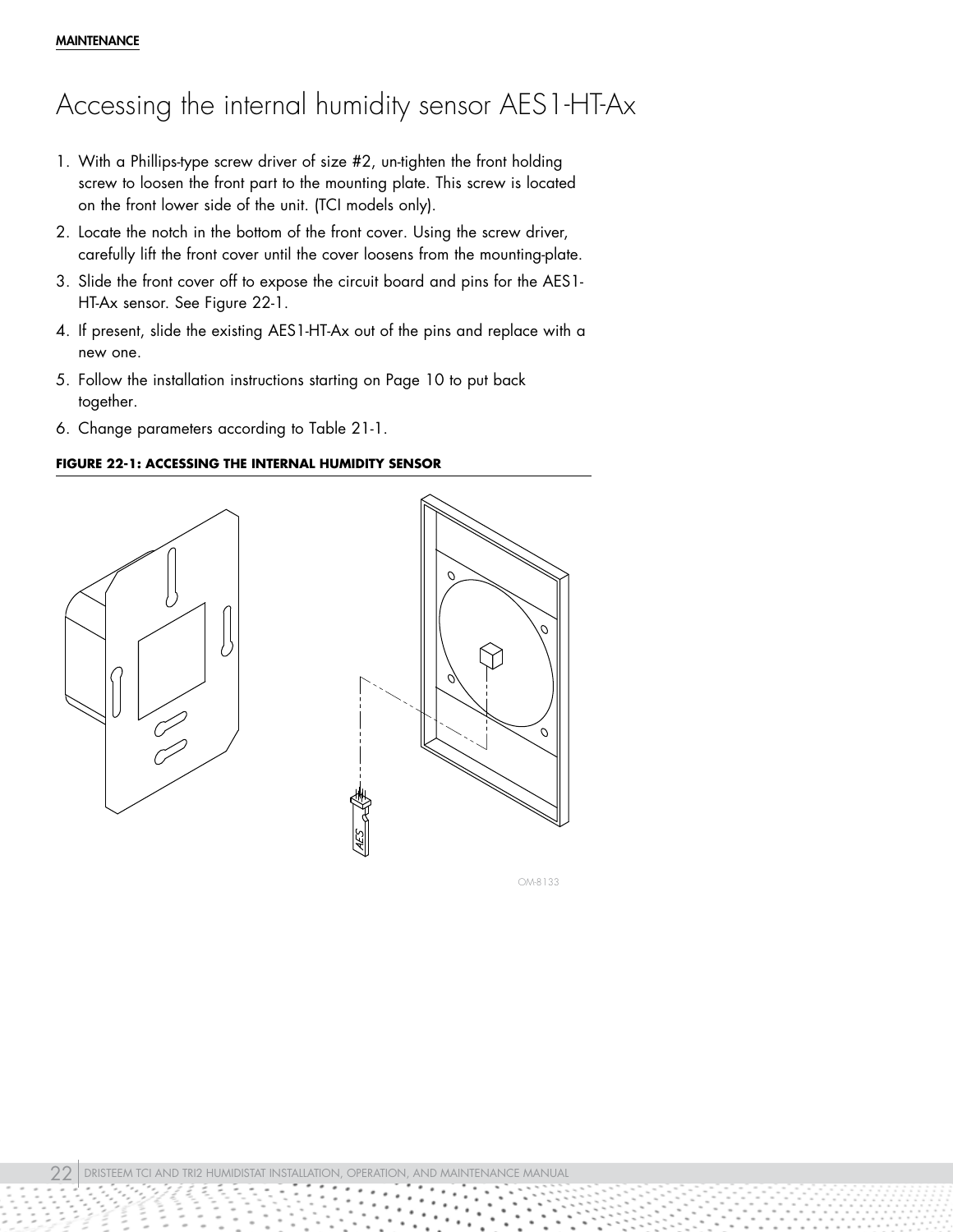# <span id="page-22-0"></span>Troubleshooting and replacement parts

| Table 23-1:<br>Troubleshooting |                                                                                                                                                                                                                               |  |
|--------------------------------|-------------------------------------------------------------------------------------------------------------------------------------------------------------------------------------------------------------------------------|--|
| <b>Issue</b>                   |                                                                                                                                                                                                                               |  |
| Power failure                  | Check for proper supply voltage.                                                                                                                                                                                              |  |
|                                | Check for wiring shorts; reset breaker.                                                                                                                                                                                       |  |
| Error message                  | Err1: An assigned input is not enabled or missing. All control loops, functions, and outputs tied to this input will be disabled. Verify<br>input connections, jumper settings and parameter settings for the input involved. |  |
|                                | <b>Err3:</b> A function refers to a disable input. Disable the function or enable the input.                                                                                                                                  |  |
|                                | Err4: Internal failure. Product must be replaced.                                                                                                                                                                             |  |
| 1ALO<br>Hi/Lo w/input          | The humidity reading is outside of the allowed limits. Output will cease.                                                                                                                                                     |  |

| Table 23-2:<br><b>Replacement parts</b> |                                           |                    |
|-----------------------------------------|-------------------------------------------|--------------------|
| Model                                   | <b>Description</b>                        | <b>Part Number</b> |
| TRI <sub>2</sub>                        | HUMIDISTAT CONTROLLER BACNET DUCT 0 - 10V | 600966-001         |
| TRI <sub>2</sub>                        | HUMIDISTAT CONTROLLER BACNET ROOM 0 - 10V | 600965-001         |
| TRI2 kit                                | HUMIDISTAT BACNET KIT W/DUCT SENSOR       | 600968-001         |
| TCI-W11-U-W26 kit                       | HUMIDISTAT KIT W/DUCT SENSOR 3% 0 - 10V   | 600968             |
| TCI-W11-U-W26                           | HUMIDISTAT DUCT 0 - 10V - DS BRANDED      | 600966             |
| TCI-W11-U-H-W24                         | HUMIDISTAT ROOM 3% 0 - 10V - DS BRANDED   | 600965             |
|                                         | <b>Accessories</b>                        |                    |
|                                         | SENSOR HUMIDITY Q-DUCT SAFE 3% 0-10V      | 600967             |
| AES1-HT-A2                              | ELEMENT HUMIDITY 2% FOR TCI-W11-U         | 600983             |
| AES1-HT-A3                              | ELEMENT HUMIDITY 3% FOR TCI-W11-U         | 600982             |

 $\cdot$   $\cdot$ 

 $\ddot{\phantom{1}}$ ٠  $\ddot{\phantom{0}}$ 

٠

 $\bullet$ 

٠

VÇ.

٠

٠

DRISTEEM TCI AND TRI2 HUMIDISTAT INSTALLATION, OPERATION, AND MAINTENANCE MANUAL  $\boxed{23}$